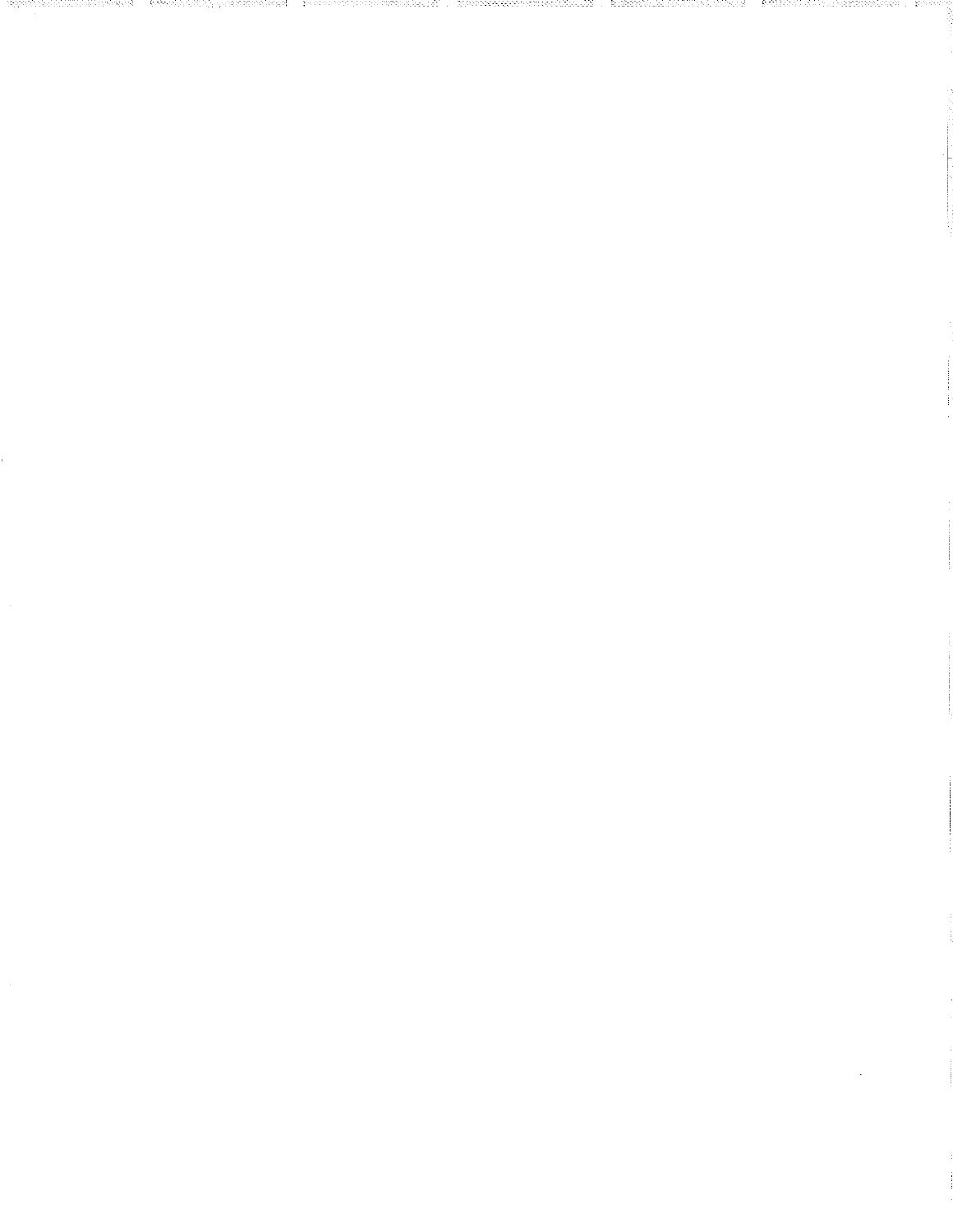# **TABLE OF CONTENTS**

Properties and the second company of the express and

- ISBN 1944 - 1955 - 1955 - 1955 - 1955 - 1955 - 1955 - 1955 - 1955 - 1955 - 1955 - 1955 - 1955 - 19

14 - ERESTINAS INDEPERTENT - ERNAND INTARRAT RANG I

卡拉

| I            |  |
|--------------|--|
| П            |  |
| $\mathbf{I}$ |  |
| IV           |  |
| V            |  |
| VI           |  |
| VII          |  |
| <b>VIII</b>  |  |
| IX           |  |
| X            |  |
| XI           |  |
| XЦ           |  |
| XIII         |  |
| XIV          |  |
| XV           |  |
| <b>XVI</b>   |  |
|              |  |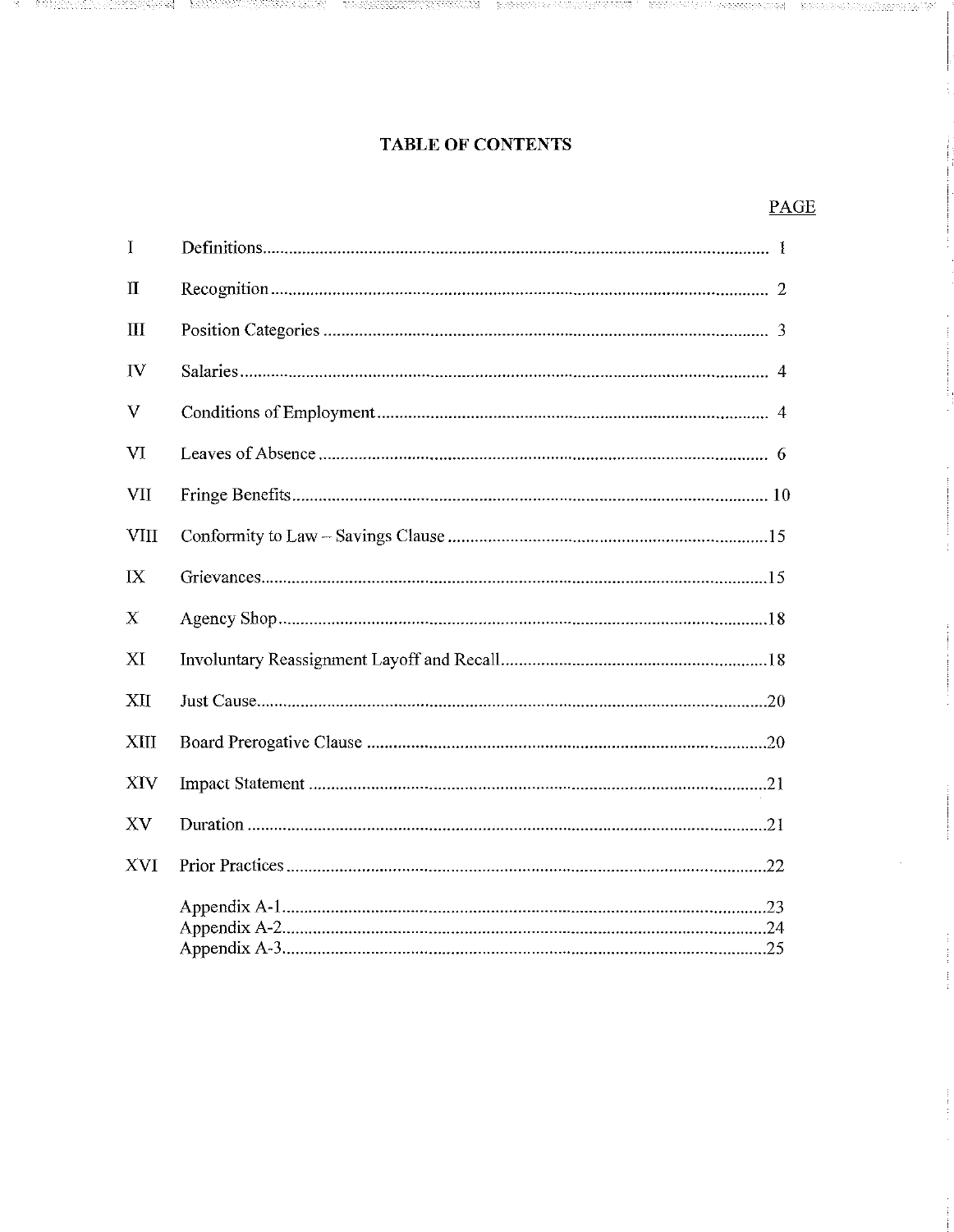- Tigʻidhiyo

 $\label{eq:2.1} \frac{1}{\sqrt{2}}\left(\frac{1}{\sqrt{2}}\right)^{2} \left(\frac{1}{\sqrt{2}}\right)^{2} \left(\frac{1}{\sqrt{2}}\right)^{2} \left(\frac{1}{\sqrt{2}}\right)^{2} \left(\frac{1}{\sqrt{2}}\right)^{2} \left(\frac{1}{\sqrt{2}}\right)^{2} \left(\frac{1}{\sqrt{2}}\right)^{2} \left(\frac{1}{\sqrt{2}}\right)^{2} \left(\frac{1}{\sqrt{2}}\right)^{2} \left(\frac{1}{\sqrt{2}}\right)^{2} \left(\frac{1}{\sqrt{2}}\right)^{2} \left(\$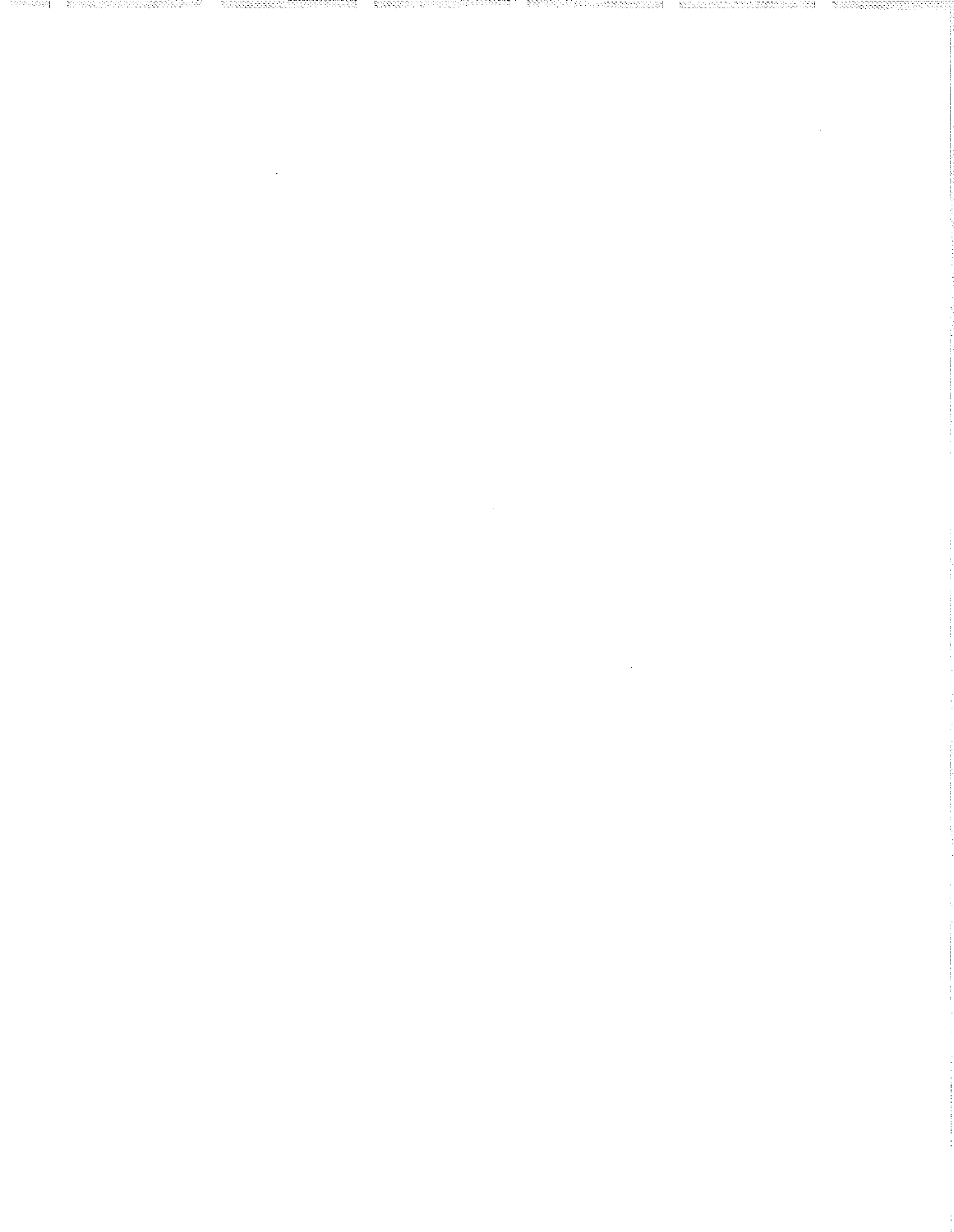# **AGREEMENT Between THE NEW BRITAIN BOARD OF EDUCATION And NEW BRITIAN FEDERATION OF SCHOOL ADMINISTRATORS LOCAL 51, AFSA, AFL-CIO**

This Agreement is made and entered into by and between the Board of Education of the City of New Britain and New Britain Federation of School Administrators, Local 51, AFSA, AFL-CIO

 $\hat{\mathcal{A}}$ 

# **ARTICLE I DEFINITIONS**

| "Board"                 | Board of Education of the City of New Britain.                                                                                                                                                                                                                                                                                                                                                                          |  |  |  |
|-------------------------|-------------------------------------------------------------------------------------------------------------------------------------------------------------------------------------------------------------------------------------------------------------------------------------------------------------------------------------------------------------------------------------------------------------------------|--|--|--|
| "Administrators' Union" | New Britain Federation of School Administrators,<br>Local 51, AFSA, AFL-CIO                                                                                                                                                                                                                                                                                                                                             |  |  |  |
| "Superintendent"        | Superintendent of Schools for the Board.                                                                                                                                                                                                                                                                                                                                                                                |  |  |  |
| "Member"                | Any person employed by the New Britain Board of<br>Education for whom the Administrators' Union is entitled<br>to negotiate according to statutes of the State of<br>Connecticut.                                                                                                                                                                                                                                       |  |  |  |
| "Immediate Family"      | Spouse, mother, father, brother, sister, child or any<br>domestic partner of the administrator (unless noted<br>otherwise).                                                                                                                                                                                                                                                                                             |  |  |  |
| "Course Credit"         | Course credit shall mean credit for graduate courses, which<br>are part of a program of higher learning (the individual<br>administrator teacher need not be matriculated in said<br>program), licensed by the Connecticut Department of<br>Higher Education or in the case of out-of-state institutions,<br>by Regional Accredited Agency or course credits approved<br>in writing, in advance, by the Superintendent. |  |  |  |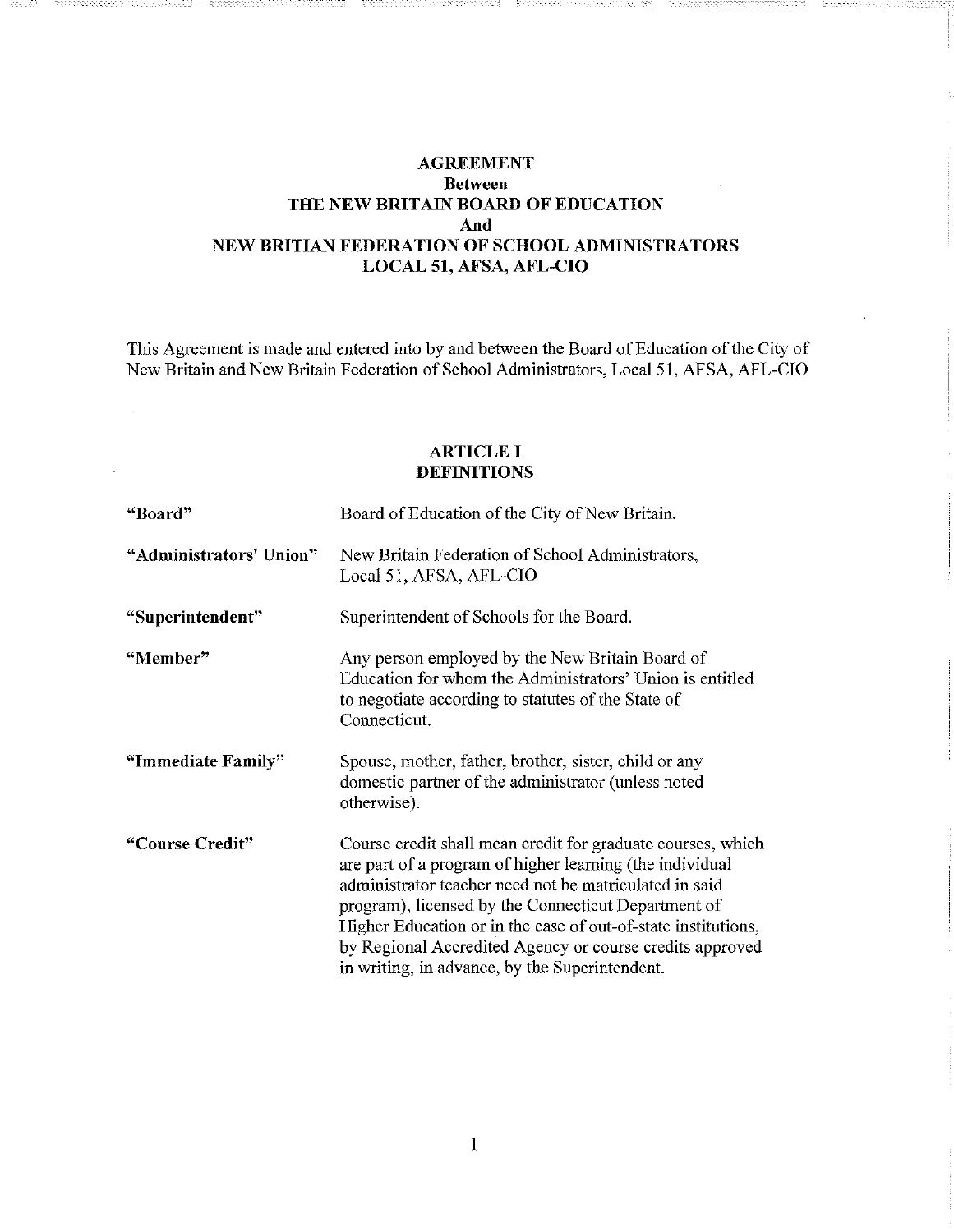**"Categories"** High School Principal High School Vice Principal High School Associate Principal High School Supervisor of Special Services Principal at HALS Academy, Gifted & Fine Arts Middle School Principal Middle School Assistant Principal Elementary School Principal Elementary School Assistant Principal Elementary School Administrative Intern Director of Pupil Services District Coordinator of Adult Education, Summer School District Coordinator of Language Arts District Coordinator of Health, Physical Education, Athletics & Safety District Coordinator of Science, Technology & Applied Education District Coordinator of Mathematics District Coordinator of Elementary Special Education & Pupil Services K-5 District Coordinator of Special Education, Pupil Services 6-12 & Speech Language Services PK -12 Principal of the Alternative Center School, Psychological, Social Work and Special Education District Coordinator of Assessment, Data Integration, Professional Development & Program Evaluation District Coordinator of Early Childhood District Coordinator of Bilingual, ESOL & World Languages Principal of New Britain Satellite Academy Director of Teaching and Learning Director of ELD and World Languages PK-8 Principal PK -8 Assistant Principal District Supervisor of Special Education-New Britain Transition Center District Supervisor of Special Education KEY Program

# **ARTICLE II RECOGNITION**

2:1 The Board recognizes the New Britain Federation of School Administrators, Local 51, AFSA, AFL-CIO as the exclusive bargaining representative of all those employees in the Administrators' bargaining unit as defined by Connecticut law for the purpose of collective bargaining.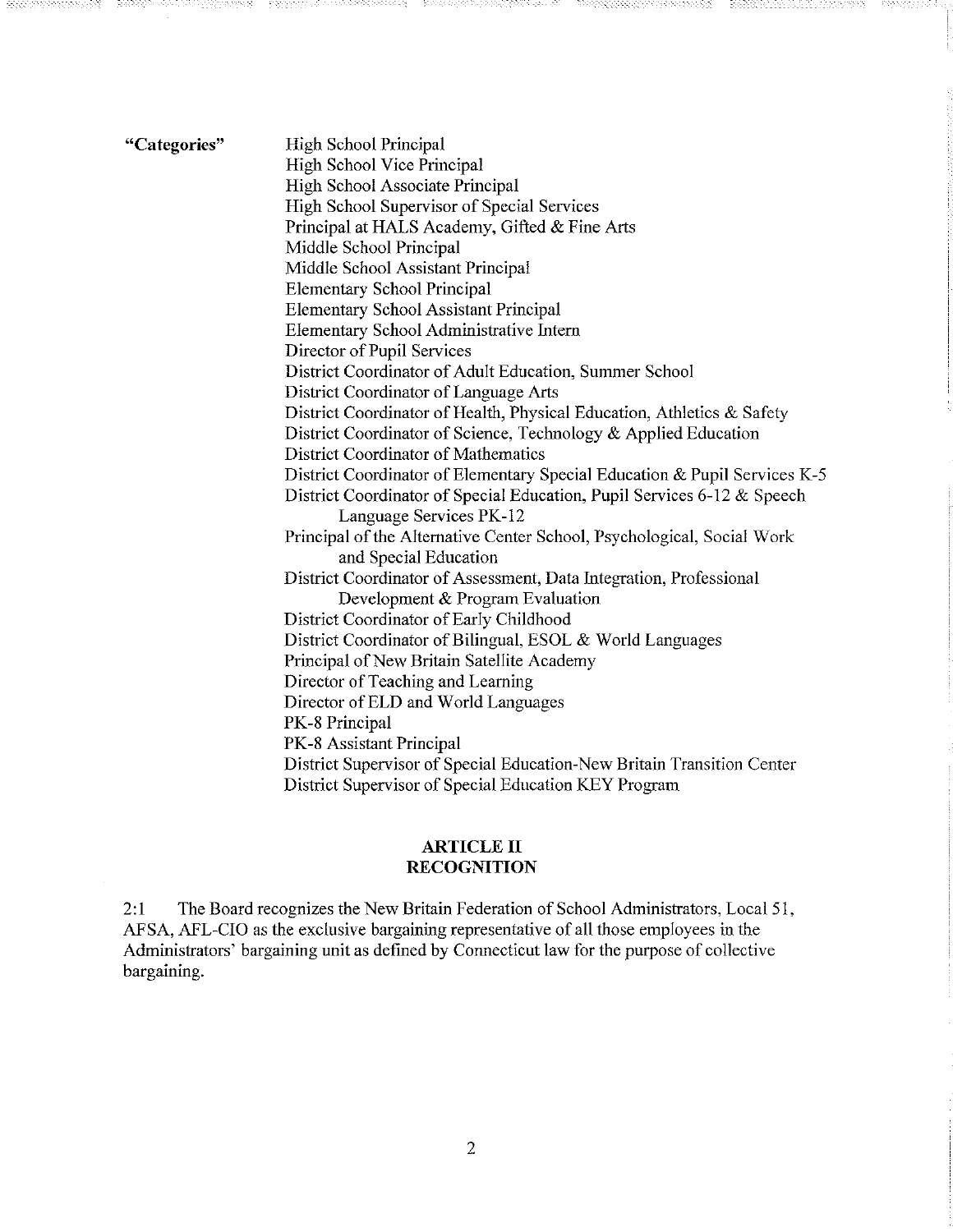# **ARTICLE III POSITION CATEGORIES**

- 3:1 In the event positions represented by the Union are to he established or discontinued by the Board during the term of this contract, or the duties and responsibilities of presently existing positions or categories altered or amended, the Union shall be apprised, in writing, of the contemplated establishment, discontinuance, or alteration of such a position or category. The Union shall receive at least two (2) weeks notice prior to submission to the Board of any and all proposed changes mentioned above.
- 3 :2 When the duties or responsibilities of any position in the bargaining unit are decreased, increased, or otherwise altered by the Board, impact negotiations with the Union shall be held.
- 3:3 If an administrative position is eliminated by the Board, negotiations with the Union concerning the impact of such elimination of position on the salaries, terms and conditions of employment of other affected administrative positions shall be held.
- 3:4 The duties or responsibilities of any position in the administrator's bargaining unit shall not be reassigned out of the administrator's unit.
- 3:5 When a new bargaining unit administrative position is created by the Board, or a job description is changed, a job description will be prepared by the Superintendent, or designee, and the job will be placed ("slotted") in a salary group which requires similar or comparable duties and responsibilities and shall then be presented to the Union. If the Union believes that the position has not been placed in the proper salary group ("slotted") by the Superintendent or believes that a new salary group should be created, it may request a meeting with the Superintendent or his/her representatives to negotiate the placement ("slotting") of the job. If agreement is not reached between the Superintendent and the Union after twenty-five (25) days from the commencement of negotiations, the matter shall be submitted to the mediation/arbitration procedures as set forth in CGS 10-153f(e).
- 3:6 Under normal circumstances, all administrators will be individually notified of their assignments and programs for the coming school year in writing by the Superintendent of Schools no later than July I.

In an emergency or unexpected situation (e.g., resignation during July/August, sudden death), administrators will be individually notified of their assignments and programs for the coming year within fourteen (14) calendar days of an emergency or unexpected situation (e.g., resignation during July/ August, sudden death), upon consultation with the administrator and union.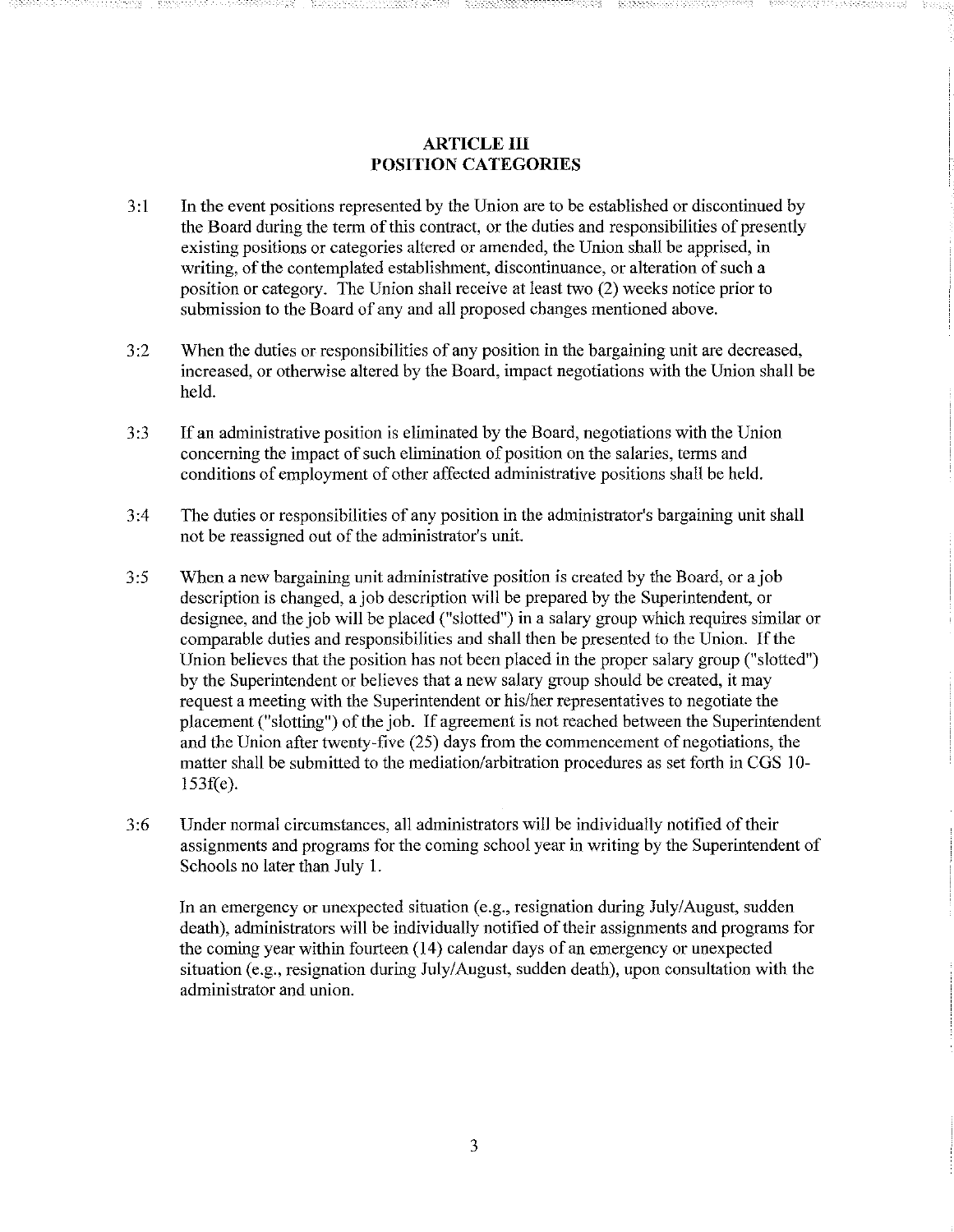# ARTICLE IV SALARIES

- 4: 1 The salaries of all persons covered by this Agreement are set forth in Appendix A which is attached hereto and made a part of this Agreement.
- 4:2 Full year increment credits shall be granted for members who complete 140 days of service during any school year.

# ARTICLE V CONDITIONS **OF** EMPLOYMENT

## 5:1 Administrative Year

For the purpose of establishing equitable rates of pay for all persons whose positions fall within the purview of the Administrators' Union, the Administrative Year for each category of personnel shall be 220 work days. Such work year shall not include any of the following:

| New Year's Day         | Columbus Day                          |
|------------------------|---------------------------------------|
| Martin Luther King Day | Veteran's Day                         |
| Lincoln's Birthday     | Thanksgiving Day                      |
| President's Day        | Day after Thanksgiving                |
| Good Friday            | Last working day before Christmas     |
| Memorial Day           | Christmas Day                         |
| Independence Day       | Next regular work day after Christmas |
| Labor Day              |                                       |

The two hundred and twenty work days will include the two weeks immediately preceding the first day of school for students and the one week immediately following the last day of school for students.

All members of Local 51 shall be allowed to carry up to a maximum of ten (10) nonwork days from one fiscal year to the next. At no time, however, shall the total time carried over exceed ten (10) non-work days. Accrued non-work days shall not be paid out upon separation from employment.

#### 5:2 Administrative Day

It is understood that each member shall carry out hislher professional responsibilities to the extent required by the educational program of the New Britain Board of Education.

The Board and the New Britain Federation of School Administrators recognize and agree that the administrator's responsibility to their students and teachers and to their profession at sometimes entails the performance of duties and the expenditure of time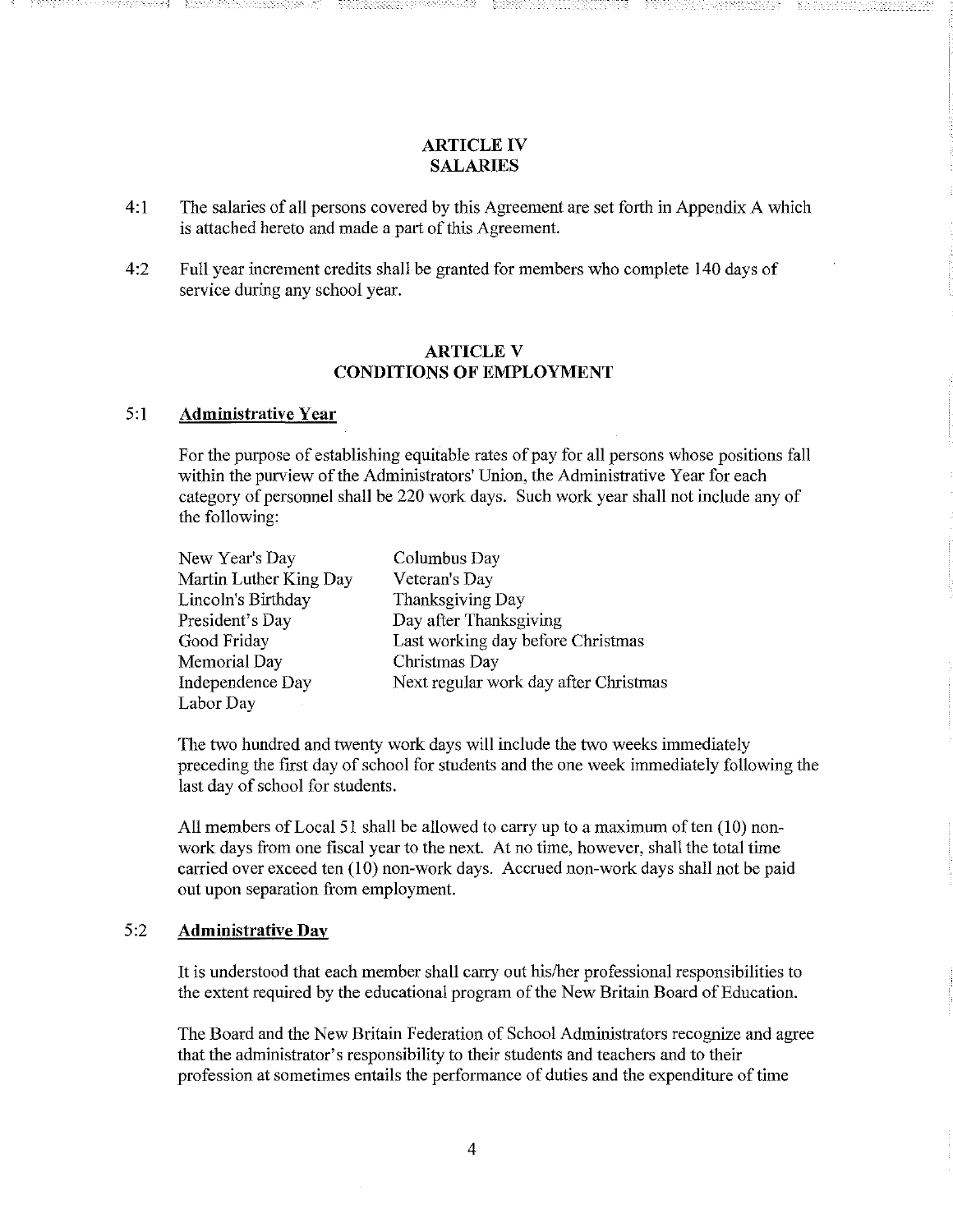beyond the normal working day, and that the administrators are entitled to work schedules upon which they can ordinarily rely to the extent possible throughout the school system. Therefore, in accordance with above, the following guidelines are hereby set forth:

- a) When administrators must be present at after hours meetings, pre-planned presentations, participation, or discussions, a week's notice will be provided, where possible.
- b) When an emergency or unplanned attendance is required, twenty-four hours notice will be provided, where possible. In short notice situations, every consideration will be given to prior commitments of the administrator whose attendance is required.
- c) In the event that the administrator is requested to make an appearance at a Board meeting, the Superintendent will request that the agenda item concerning the administrator, be addressed as early as possible in the meeting.
- d) On days on which schools are officially declared closed due to inclement weather, it is expected that administrators will report to work unless, in their own good judgment, they find that, due to weather conditions, it would be impossible or unreasonable for them to do so. Administrators may work from home on these days and such days shall constitute a work day. Administrators shall notify either the Chief Academic Officer and/or the Chief Operations Officer when they work from home.

#### 5:3 **Consultations**

The Superintendent of Schools shall meet at least once a month, at the request of the Executive Board of the New Britain Federation of School Administrators, whose members shall be selected by the Administrators' Union, to discuss the operation of New Britain's public schools. Any matter which affects the operation of these schools shall be deemed a proper matter for discussion.

#### 5:4 **Pay Credit**

Any member, or the designated beneficiary, or the estate in the absence of a beneficiary, shall receive, in the event of separation of employment or death, any pay withheld up to the date of such separation or death.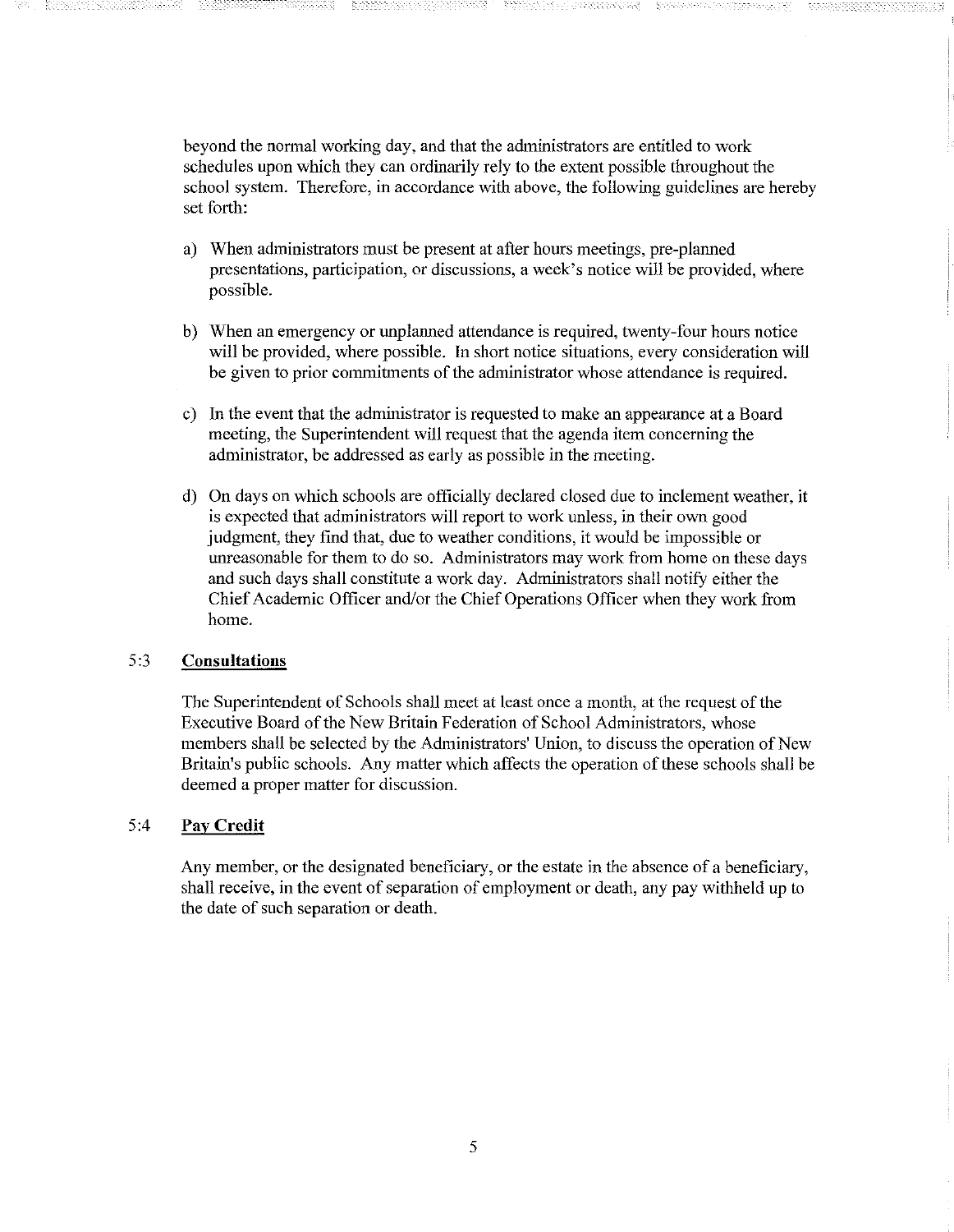# **ARTICLE VI LEAVES OF ABSENCE**

# 6:1 **Paid Sick Leave**

- a) Each member shall be entitled to eighteen (18) days annually for the term of this contract.
- b) Each member of the administrative unit shall be entitled to accumulate two hundred twenty (220) days of sick leave. Accumulated sick leave shall be compiled at the end of the administrative year or upon separation, whichever comes first.
- c) Each member with five (5) or more years of continued service as an administrator with the New Britain Board of Education shall be paid upon retirement under the State Teachers Retirement Board or death for unused accumulated sick leave at the rate of 2% per year of service for the first twenty (20) years of service and 1 and 1/2% per year of service beyond twenty years; maximum payment shall be 65% of accumulated sick leave. Payment shall be included in the member's final paycheck or any other reasonable option mutually agreeable to the Board and the Union at a rate of compensation equal to the highest per diem salary rate of the member during any year of service to the system. Bargaining unit members hired on or after July **1,** 2008 will not be eligible for this benefit.
- d) A sick leave bank is hereby established, for use in cases of extreme hardship. A member must contribute two days of sick leave to the bank in order to become a participant in the sick leave bank, such day or days to be deducted from the contributing member's accumulated sick leave. A committee, consisting of two members selected by the Union and two members selected by the Superintendent or his/her designee, shall develop procedures for application and granting of sick leave from the bank. Granting of extra sick leave days shall be by majority vote of committee members. The maximum number of days which may be jointly contributed to the bank shall be two hundred twenty days (220).

# 6:2 **Maternity, Paternity, Adoption And Foster Care Leave**

Employees shall be entitled to maternity, adoption and foster care leave pursuant to the Family and Medical Leave Act of 1993, as set forth in the Board's Family and Medical Leave Policy, and the following additional procedures. All such leave will be counted against the employee's annual 12-week entitlement, if any, under the Family and Medical Act:

- a) Child-Bearing Leave:
	- (i) An employee shall be entitled to use accrued paid sick leave during such time before the birth of the child for pre-natal care as necessitated by the employee's physician.
	- (ii) The period of child-bearing leave shall be the length of time during which the employee's physician certifies that the employee is incapacitated from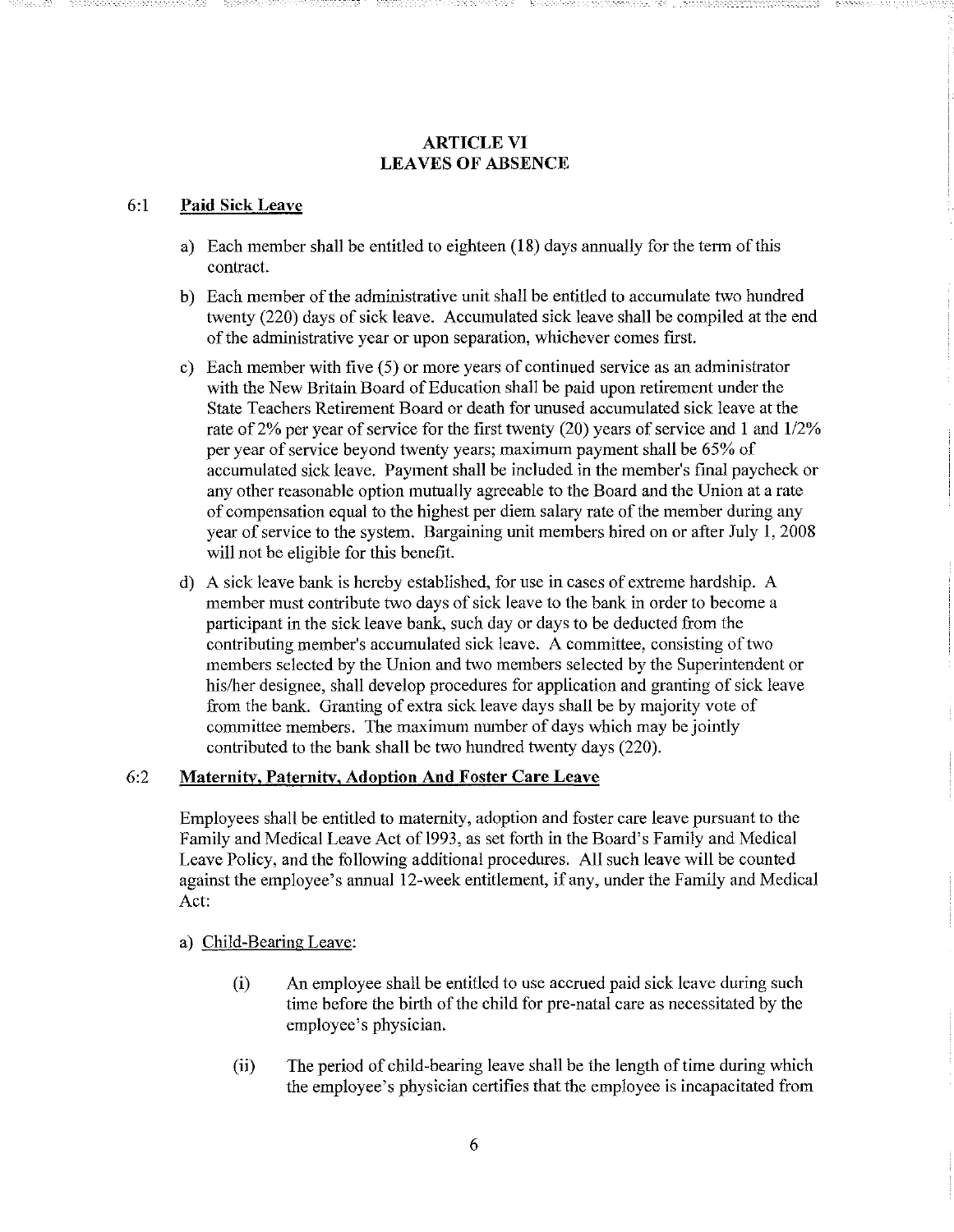working. The employee shall provide a letter from her physician stating when the period of incapacity commences and when the period of incapacity is anticipated to cease.

b) Adoption and Foster Care Leave

An employee shall be entitled to use accrued paid personal leave as necessary for the purpose of effectuating the adoption or foster care of a child and will be granted up to an additional three (3) days under Superintendent's discretion when necessary to effectuate such adoption or foster care. An employee shall be entitled to an unpaid leave of absence immediately following the adoption of a child or the placement of the child in the foster care of the employee in accordance with the Family and Medical Leave Act and will be entitled to additional unpaid leave for child-rearing as specified in  $(c)(ii)$  below.

# c) Child-Rearing Leave:

- (i) An employee shall be entitled to an unpaid leave of absence for childrearing purposes immediately following expiration of child bearing leave.
- (ii) The child-rearing leave may continue for any or all of the first twelve weeks after the birth or adoption of the child (or placement of the child in the foster care of the employee) or for the balance of the school year during which the child was born. The employee may choose to continue the child-rearing leave into the next fiscal year. The employee may choose to continue the child-rearing leave for any or all of the first twelve weeks of the next school year in accordance with the FMLA (i.e., up until the time the baby's first birthday) or may remain on such leave for the entire next school year.
- (iii) Such employee must notify the Superintendent in writing on or before June I if she will return to work at the beginning of the next school year or continue the child-rearing leave into the next school year, along with the date upon which the employee plans to return to work.

#### 6:3 Uniformed Services

Uniformed Services leave shall be granted pursuant to federal law. Up to two weeks of such leave will be paid.

#### 6:4 Leave of Absence for Physical or Mental Illness

Extended paid or unpaid leave may be granted to members who have a serious health condition upon recommendation of the Superintendent and approval of the Board. Such leave will be counted against the member's entitlement, if any, under the Family and Medical Leave Act.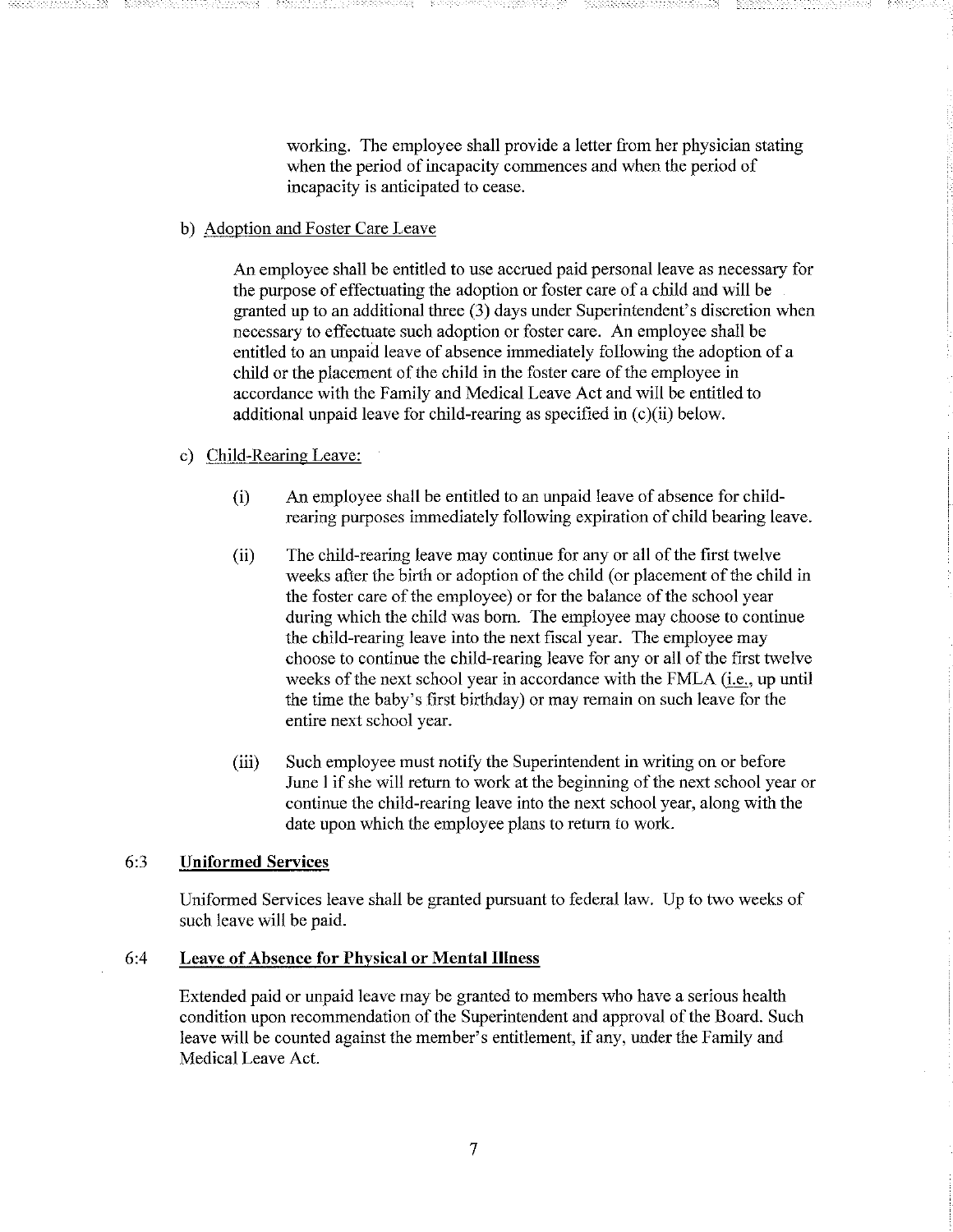# 6:5 Paid Family and Medical Leave

Members shall be granted time off, up to ten  $(10)$  working days, chargeable to sick leave, provided a medical certificate is furnished to the Superintendent. Such leave that qualifies will be counted against the employee's entitlement, if any, under FMLA. Additional time chargeable to sick leave may be granted at the discretion of the Superintendent. Members who have exhausted their sick leave shall be granted time off for illness of members of the immediate family at the discretion of the Superintendent. Immediate family for purposes of this Section will include spouse, child, stepchild, foster child, parent, domestic partner. Members may be granted time off for serious illness of other family members (e.g., siblings) at the sole discretion of the Superintendent, which decision shall not be grievable.

#### 6:6 Sabbatical Leave

- a) The underlying philosophy of the sabbatical leave is to increase the quality of education by giving the member an opportunity to improve or refresh professional skills and to gain enriching and broadening by professional study, research, or travel. A Sabbatical Leave is a privilege granted by the Board and, as such, the major concern must be the benefits which will be received by the pupils and the community through the individual's personal growth. Sabbatical leave may be granted to those members meeting the following conditions:
- b) Applicant members must have completed seven (7) years of service in New Britain, the last five (5) of which shall have been consecutive.
- c) Such leave shall be granted for one (1) year or one-half  $(\frac{1}{2})$  year.
- d) Members on sabbatical leave shall be paid three-quarters (3/4) of their annual salaries; but in no event shall the total earnings of such members exceed their earnings for the previous year. Each such member shall, prior to sabbatical, sign a note for the amount of such sabbatical pay. Said note shall provide that the amount shall be forgiven in whole in the event the member shall complete two (2) years service after return from the sabbatical, or shall die.

# 6:7 Bereavement Leave

- a) In case of death in the member's immediate family the member shall be entitled to a maximum of five (5) consecutive work days leave. Immediate family for purposes of this Section shall include spouse, child, stepchild, foster child, parent, grandchild, sibling, parent of spouse, or domestic partner.
- b) In case of death of the administrator's grandparent, aunt, uncle, cousin, niece or nephew, the administrator shall be entitled to a maximum of two (2) days' leave per occurrence.
- c) A member may be entitled to one (I) day for each funeral outside of the immediate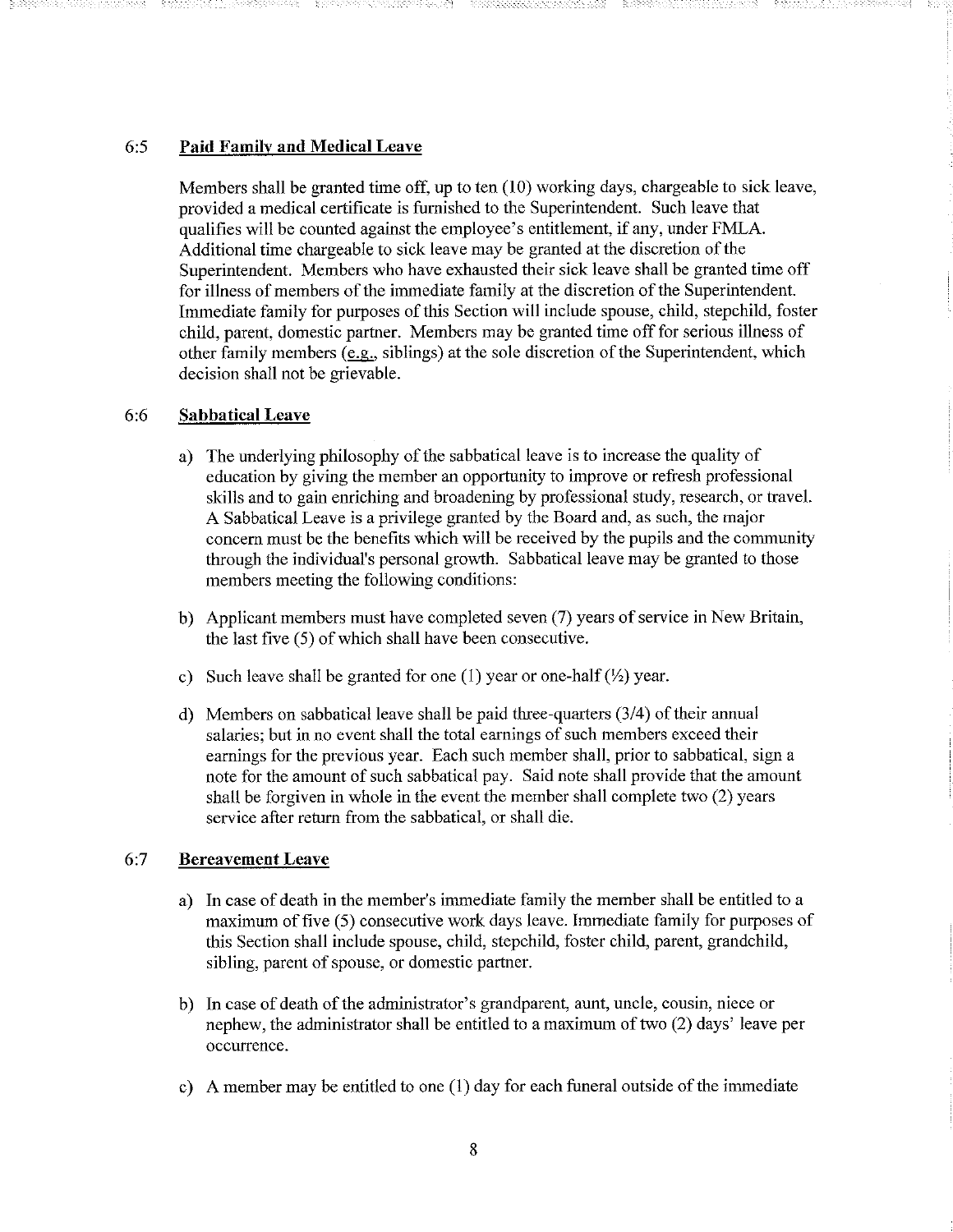family, subject to the approval of the Superintendent. Such leaves shall not exceed three (3) days per year.

## 6:8 Professional Leave

- a) Members may be granted, upon approval of the Superintendent, time to attend professional meetings and conferences as representatives of the School District.
- b) Time may be granted, upon approval of the Superintendent, to authorized representatives of professional organizations to conduct business which may lead to the improvement of education in the New Britain School System.

### 6:9 Religious Holiday Leave

Members may be entitled to time off for religious holidays, not to exceed three (3) paid days per year.

### 6:10 Jury DutvLeave

If a member must serve, time must be granted. Salary received for this period shall be equal to the member's full salary. The amount received for such jury duty from the State shall be turned over to the School District.

#### 6: 11 Personal Business Leave

Members shall be permitted absences without loss of pay up to a total of not more than five (5) days in any school year for any or all of the listed reasons below. Personal business days must be taken for appropriate reasons, and are intended to be used for personal business that cannot be conducted outside of regular work hours.

- a) Weddings
- b) Graduations
- c) Personal Business
- d) Educational Events

# 6:12 Superintendent's Discretion

Nothing agreed to heretofore concerning absences precludes the Superintendent from granting additional paid or unpaid time off for circumstances covered or not specifically covered in this Agreement. All such requests for time off shall be brought to his/her attention through routine channels as speedily as possible. The Superintendent shall make a determination in the case of such requests for absence with regard to the number of days permitted, salary, etc. The granting or denial of additional days off with or without pay is at the sole discretion of the Superintendent and is not grievable under Article IX of this Agreement.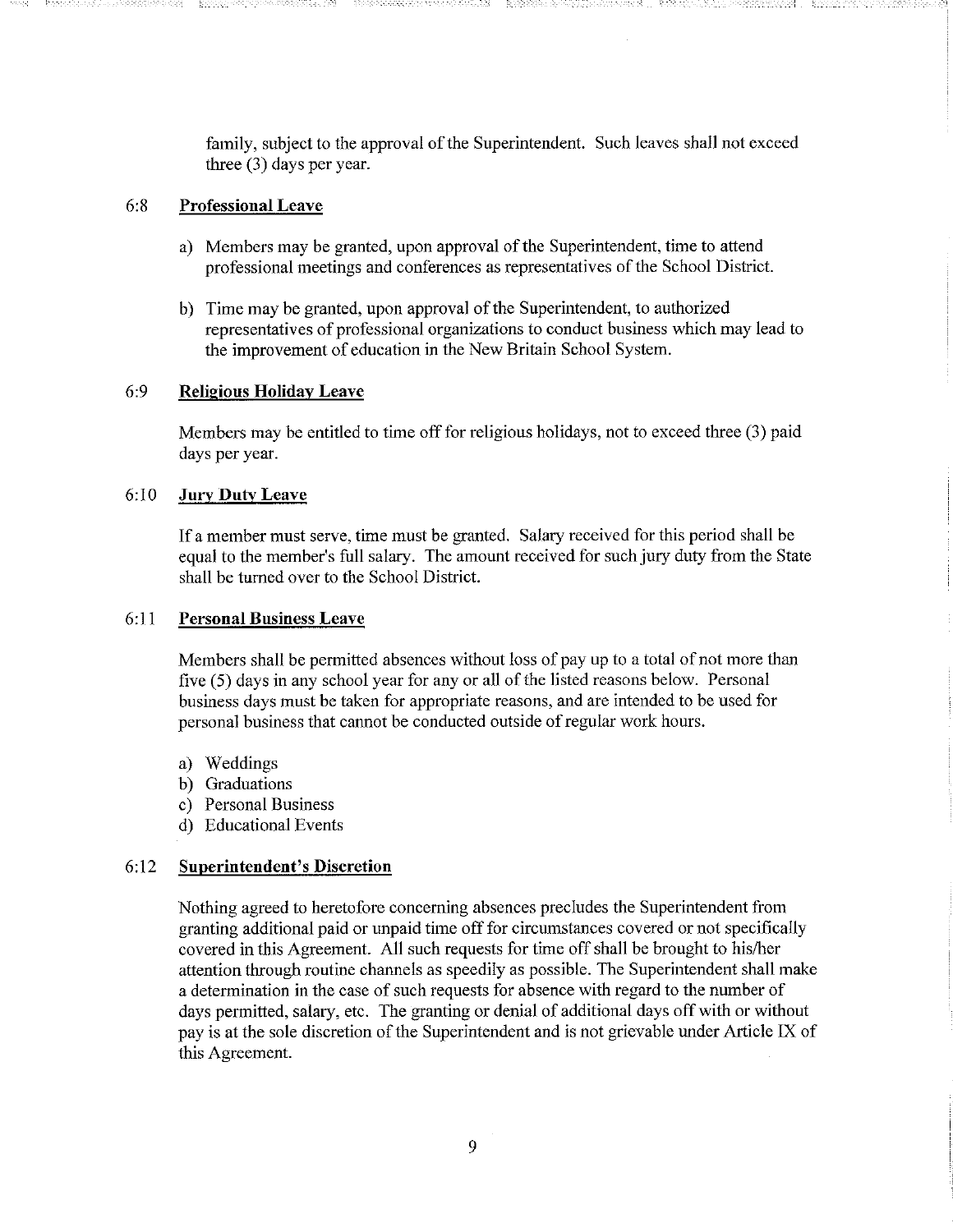# **ARTICLE VII FRINGE BENEFITS**

#### 7:1 **Health Insurance**

Effective July 1, 2016, a High Deductible/Health Savings Plan ("HSA") shall be the insurance plan for all employees. The deductible for the HSA Plan shall be \$2,000 for single coverage and \$4,000 for family coverage. The Board will fund fifty percent (50%) of the applicable HSA deductible amount for each full-time employee who elects coverage under the High Deductible/HSA.

The Board's contribution toward the HSA deductible will be deposited into the HSA accounts as follows: one-fourth  $(1/4)$  of the applicable amount on July 1st of each year and the remaining three-fourths  $(3/4)$  on October 1<sup>st</sup> of each year. The parties acknowledge that the Board's contribution toward the funding of the HSA Plan is not an element of the underlying insurance plan, but rather relates to the manner in which the deductible shall be funded for actively employed teachers.

The co-pay for prescriptions drugs after the deductible will be as follows:

\$10 for generic retail \$25 for brand formulary retail \$40 for brand non-formulary retail

Covered members must obtain a prescription through mail order after the third prescription and receive a I 00-day supply at two times the rates listed above.

The Board and the employees shall pay the following percentages of the costs for coverage in the High Deductible/HSA plan:

|                             | <b><i><u>USAN WARRANT AND PERSON</u>T</i></b><br>- | $\overline{\phantom{a}}$                | ∼<br>.<br>____ |
|-----------------------------|----------------------------------------------------|-----------------------------------------|----------------|
| Board<br>__________________ | 20                                                 | <b><i>Separate Service Services</i></b> |                |
| vee :<br>-----              | -10.                                               | vu.<br>∕∩                               | -00            |

All employees who are not eligible for the HSA shall be eligible for the insurance plan listed below:

Blue Shield Century Preferred with Vision Care and Prescription. The following plan changes will be implemented effective July I, 2016:

- (a) The co-pay for medical visits will be as follows:
	- (i) no co-pay for "well" visits; \$30 for primary care office visits; \$45 for specialists
	- (ii) The emergency room visit co-pay will be \$200 (waived if admitted).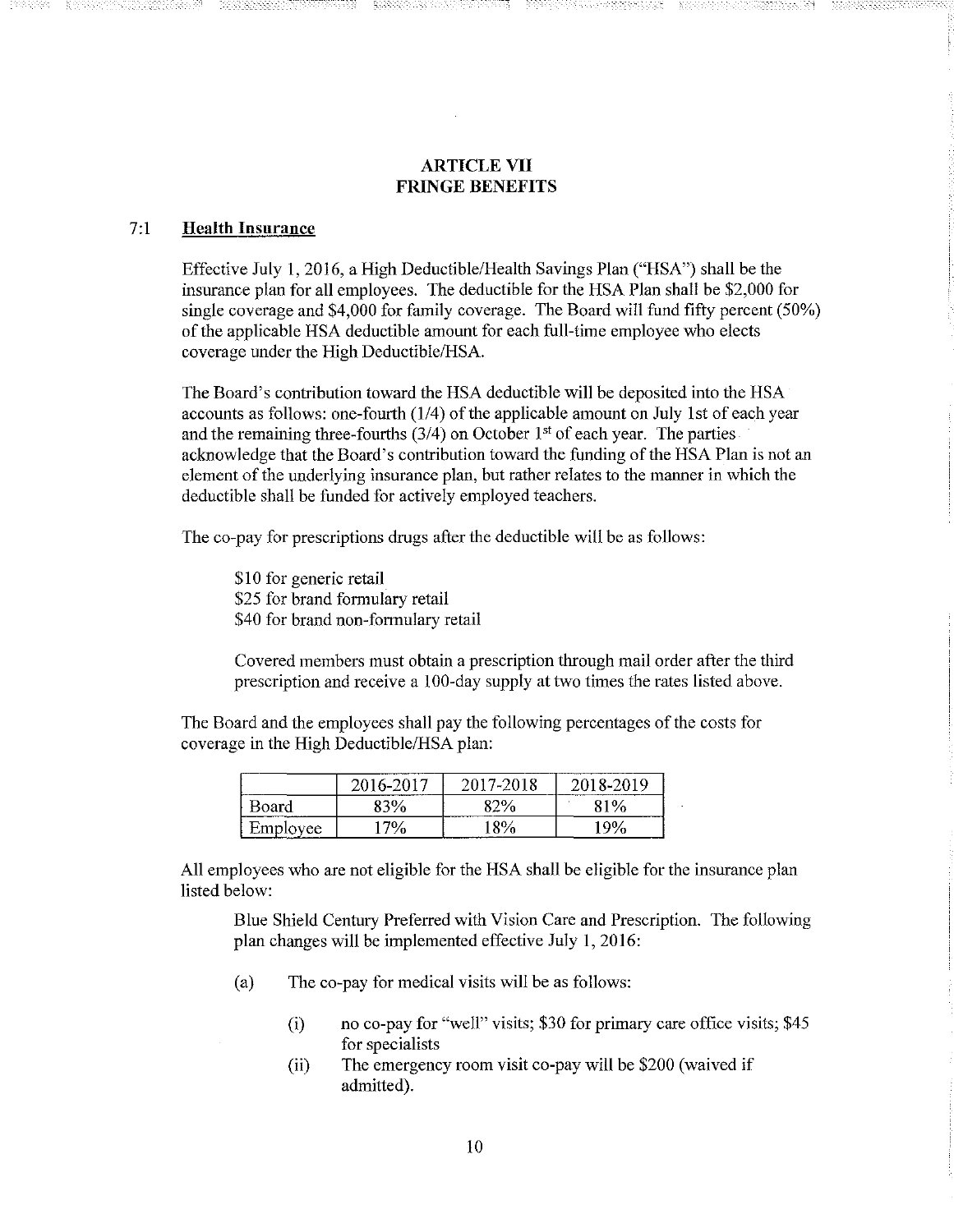- (iii) The hospital co-pay for inpatient stays will be \$500/day to \$2,000 per co-pay. The hospital co-pay for outpatient surgical procedures will be \$500 per outpatient admission.
- (iv) The urgent care co-pay will be \$75.
- (v) The out-of-network deductibles will be \$1,000/\$2,000/\$2,000.
- (vi) The out-of-network out-of-pocket maximums will be \$2,500/\$5,000/\$5,000.

*{Amend Plan to reflect change to Cost of Care regarding Infertility; State Mandated Benefit}* 

b) The co-pay for prescriptions currently provided will be as follows:

\$10 for generic retail (34-day supply) \$30 for brand formulary retail (34-day supply) \$45 for brand non-formulary retail (34-day supply) -

Covered members must obtain a prescription through mail order after the third prescription and receive a 100-day supply at two times the rates listed above.

PPO Premium cost sharing. Commencing in the 2016-17 plan year, each eligible employee participating in the Anthem BC/BS Century preferred insurance program shall pay twenty-two percent (22%) of the annual cost for the Anthem BC/BS Century Preferred insurance program listed above for which he/she is eligible and which he/she selects; effective in the 2017-18 plan year employees shall pay twenty-three percent (23%) of the annual premium cost for said coverage; effective in the 2018-19 plan year employees shall pay twenty-four percent (24%) of the annual premium cost for said coverage. The Board shall pay the balance of the cost of such insurance programs.

- c) Excise Tax. If the Board receives notice that the total cost of a group health plan or plans offered under this contract will trigger an excise tax under Internal Revenue Code Section 4980I, or any other local, state or federal statute or regulation, during the term of this contract, the Board and the Union will, upon the request of the Board, engage in mid-term negotiations regarding the impact of such excise tax, in accordance with the Municipal Employees Relations Act (MERA).
- d) Delta Dental. [Amend Plan to have deductibles on Class 2 of \$25/\$75; Class 2 Benefits reimbursed at 80%]
- e) Section 125 And Flexible Spending Accounts

A member also may designate pre-tax dollars for a flexible spending account for un-reimbursed medical expenses and for dependent child care expenses. A monthly administrative fee of \$4.00 will be charged for enrollment in one or more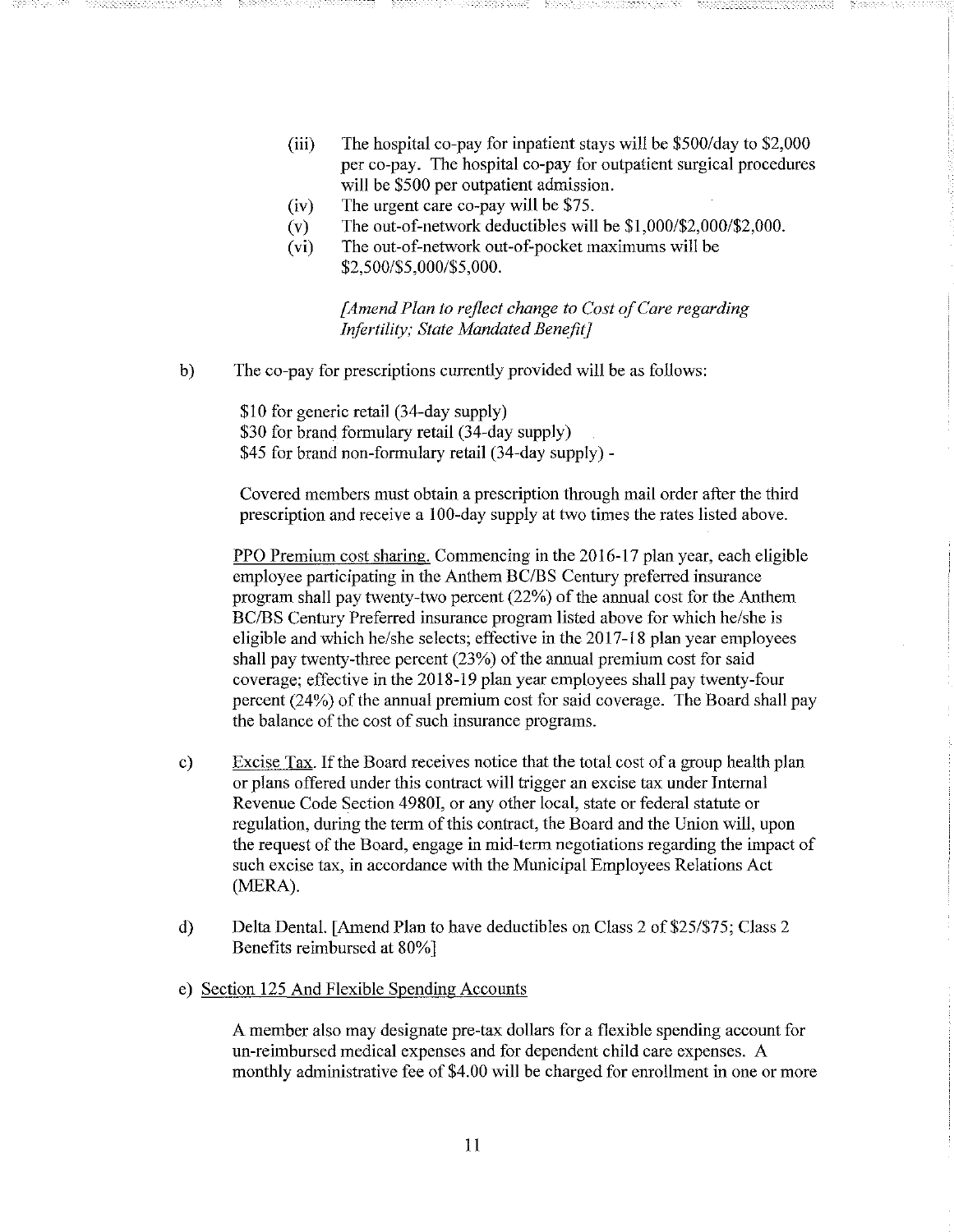of the flexible spending account plans.

# 7:2 **Long Term Disability Insurance**

The Board shall provide an equal sum of money for each participant for the purpose of providing a long-term disability insurance policy. The policy purchased would be individually issued and individually owned. The Board shall reimburse the participant an amount equal to fifty percent (50%) of the participant's premium payment, with a maximum Board reimbursement of Seven Hundred Fifty Dollars (\$750) per fiscal year.

The Board's payment towards the premium cost of such long-term disability policy will be subject to a written request by the employee for such benefit along with documentation of the annual cost of such policy.

# 7:3 **Change oflnsurance Carriers**

The Board reserves the right to change insurance carriers to those that will provide coverage that is substantially equal to or better than that which is in effect. Prior to implementing such substitute coverage and benefits, the Board shall give the Union at least thirty (30) days written notice. If the Union believes that such coverage is not substantially equal to or better than that which is currently in effect, the Union may file any objection to such effect with the Board. If the parties are unable to resolve the dispute within the next thirty (30) days from the filing of such objection, the parties shall submit the matter to the binding arbitration provision of Article IX.

# 7:4 **Life Insurance**

Two and one-half  $(2\frac{1}{2})$  times the administrator's salary, rounded off to the nearest higher thousand dollars for Life Insurance covering the employee only. If permitted by the insurance carrier, individual members shall be entitled to purchase additional coverage in multiples of \$10,000. Such additional coverage shall be paid by the employee. The Board may change insurance carriers provided the same insurance coverage is maintained.

## 7:5 **Retiree Benefits**

#### a) Life Insurance

Upon retirement, a member may retain the above life insurance coverage by payment to the Board of the group rate premium.

Within the age limitations, health limitations and dollar amount limitation provided by the Board's group life insurance carrier, an administrator, at the time of retirement, in accordance with Connecticut General Statutes §et seq., may elect to purchase post employment life insurance coverage from the Board's life insurance carrier. Under no circumstances shall failure by the Board of Education's group life insurance carrier to provide or extend coverage under this Article cause the Board of Education to assume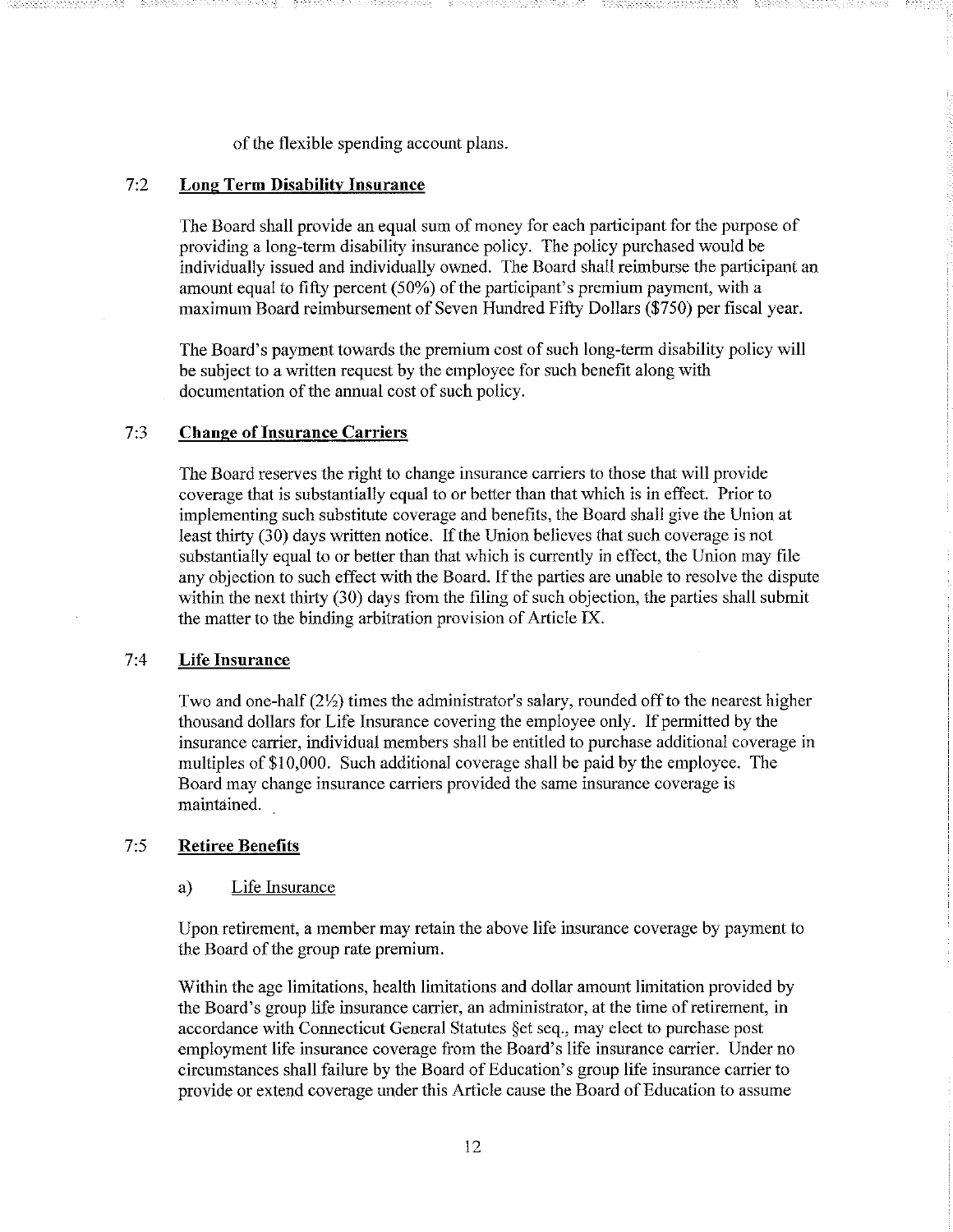any insurance obligation.

- b) Retiree Health Insurance
	- (i) Eligibility
		- I. An administrator must be in active employment as a full time administrator in the New Britain Public Schools, and must have worked in the New Britain Public School System for eight (8) or more years of continued service as an administrator.
		- II. An administrator is eligible for this plan when he/she is eligible to receive a normal/early retirement benefit pursuant to the Connecticut Teachers Retirement system (Connecticut General Statutes 10-183F).
		- III. An administrator who wishes to take advantage of this benefit must submit a written application on a form prescribed by the Board to the Superintendent prior to the close of business on February I of the year in which the administrator plans to retire. This application includes a waiver and a Jetter of resignation.

#### (ii) Benefits

Once an administrator is deemed eligible to participate under this plan he/she will be eligible to participate in the current health insurance programs listed under Section 7.l(a) above. Administrators who apply for and meet the requirements for this benefit will pay 50% of the COBRA cost of the benefits outlined in Section 7:l(a) above and 50% of the cost will be paid for by the Board for a period of two (2) years after the effective date of the administrator's retirement. The administrator may cover his/her eligible dependents under this provision. The Board will pay 50% of the cost, up to a maximum of\$7,500 per year, for the cost of the administrator's benefits for three (3) additional years, but not past age 65.

c) Upon the death of a retired administrator, his/her enrolled dependents may continue to receive the above-described medical insurance coverage in accordance with COBRA.

### 7:6 **Tuition Reimbursement**

The Board desires to encourage the professional improvement of its administrators. Therefore, when eligible members, as hereinafter described, successfully complete courses in fields of study for which they have received the prior approval of the Superintendent, the Board will reimburse such members one-half of the tuition of one course a semester and up to two courses during the summer, but not for more than twelve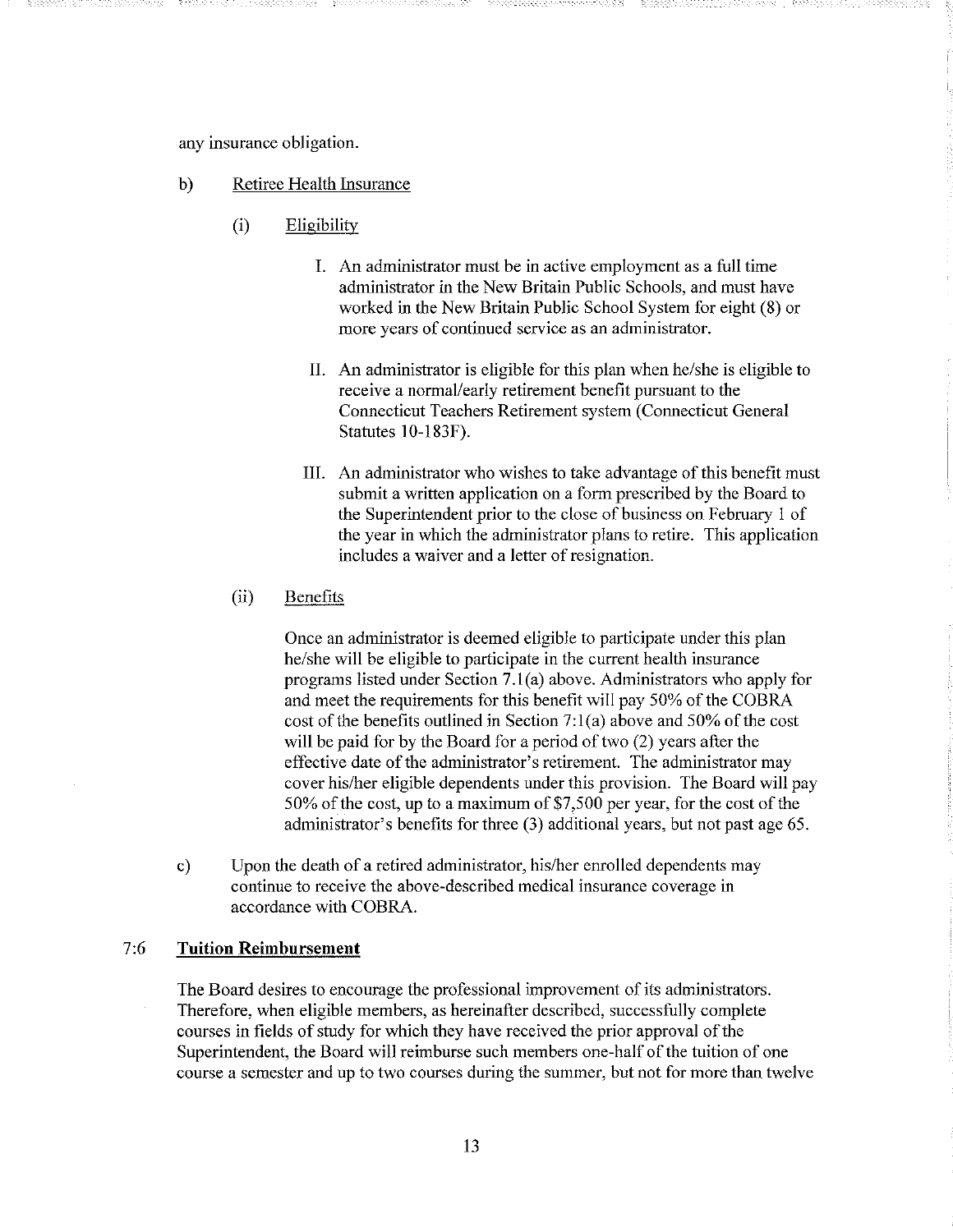(12) credit hours per school year not to exceed \$5,000. The Superintendent may preapprove, at his/her sole discretion, courses and/or programs of studies that he/she determines to be relevant to the member's assignment, and such decision shall not be grievable.

# 7:7 **Mileage**

Members shall be entitled to a mileage allowance based on the current IRS rate when required to use their private vehicles for school connected activities.

# 7:8 **Annuity**

The Board shall institute a plan for withholding contributions to a tax-sheltered annuity program from the pay of members who so elect. The Board will contribute an amount equal to two percent (2%), rounded to the nearest dollar, as pre-tax dollars, to each member's annuity program in each year of the contract.

### 7:9 **Longevity Payment:**

| $10 - 14$ years     | \$900   |
|---------------------|---------|
| 15 - 19 years       | \$1,150 |
| 20 - 24 years       | \$1,300 |
| 25 - 29 years       | \$1,450 |
| $30 - 34$ years     | \$1,600 |
| $35 + \text{years}$ | \$1,750 |

#### 7: 10 **Personal Property Fund**

The Board shall allocate \$1,000 each year for the purpose of reimbursing administrators for damage to personal property incurred while in the performance of duty. Such payment shall not duplicate those covered by the member's insurance.

All reimbursements for the foregoing will be held until the end of the fiscal year at which time reimbursement will be made in full if the amount allocated is sufficient for such purpose; otherwise, prorated reimbursement will be made according to the demands made on the fund.

# 7:11 **Alternative Health Insurance**

An administrator who is covered under alternate health insurance through another employer (e.g., spouse) may waive his/her basic health insurance benefits provided by the Board for a minimum period of one (1) year. Administrators who opt not to accept the health insurance as outlined above shall be compensated on a fiscal year basis in the amount of \$1,000. Such payment (subject to regular deductions) shall be made during each fiscal year by September 15th. Administrators choosing this option shall only be able to change their option effective on July **1** of each fiscal year by notifying the Human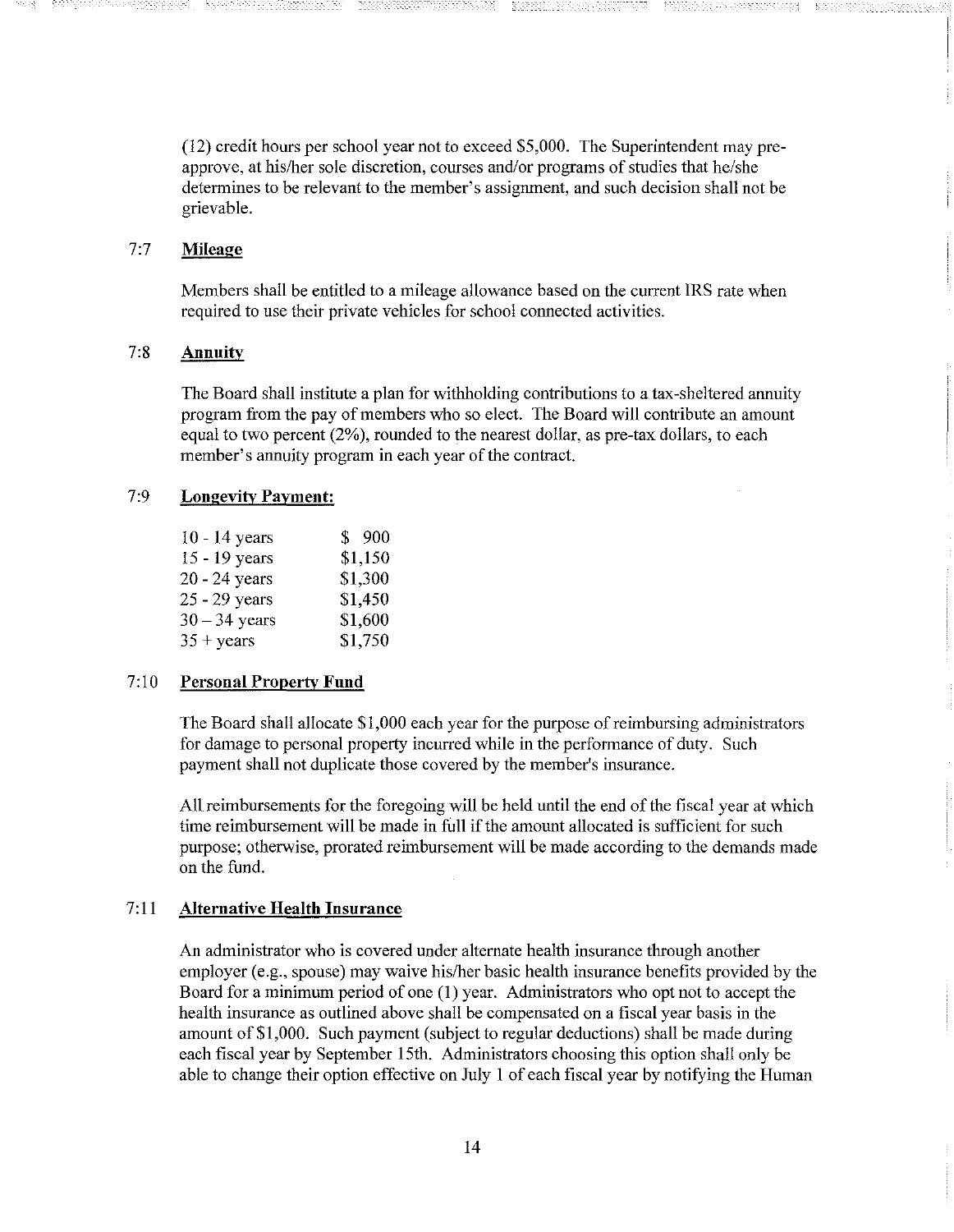Resources Office by the preceding April 1. However, any administrator who becomes ineligible under some alternate health insurance coverage during the one (I) year period, will be re-enrolled under the Board's Health Insurance provisions provided that the Board is notified in writing by the administrator. Proof of insurability shall be determined by the insurance policies then in effect. In a case requiring the re-enrollment of an administrator before the one (I) year period has expired, the administrator will receive a pro-rated amount for any full months in which he/she participated in the plan; provided however, that a minimum participation of six  $(6)$  full months in the plan is required. Any administrator choosing this option will be required to sign a waiver of Board Insurance and submit proof of alternate health insurance coverage to the Human Resources Office and the Union President. If mandated by Board group insurance requirements, the Board reserves the right to limit the number of administrators who may participate in the plan.

Such waiver signed by an administrator shall release the Board from any liability or responsibility in connection with this withdrawal of insurance coverage.

Any administrator with a spouse who is employed by the District shall not be eligible for the compensation outlined in this section.

# **ARTICLE VIII CONFORMITY TO LAW - SAVINGS CLAUSE**

8:1 In the event that any provision of this Agreement is, or shall at any time be, contrary to law, all other provisions of this Agreement shall remain in effect.

# **ARTICLE IX GRIEVANCES**

## 9:1 **Informal Disposition of Problems**

The parties recognize that the informal disposition of problems is often preferable to formalized proceedings. Therefore, administrators are encouraged to seek the assistance of the Executive Board of the Administrators' Union in order to achieve informal disposition of problems.

#### 9:2 **Definition**

- a) A grievance shall mean a complaint by an employee that:
	- (i) the member has been treated unfairly or inequitably,
	- (ii) there has been a violation, misinterpretation, misapplication or infringement upon the provisions of this Agreement, established policy, or written practice.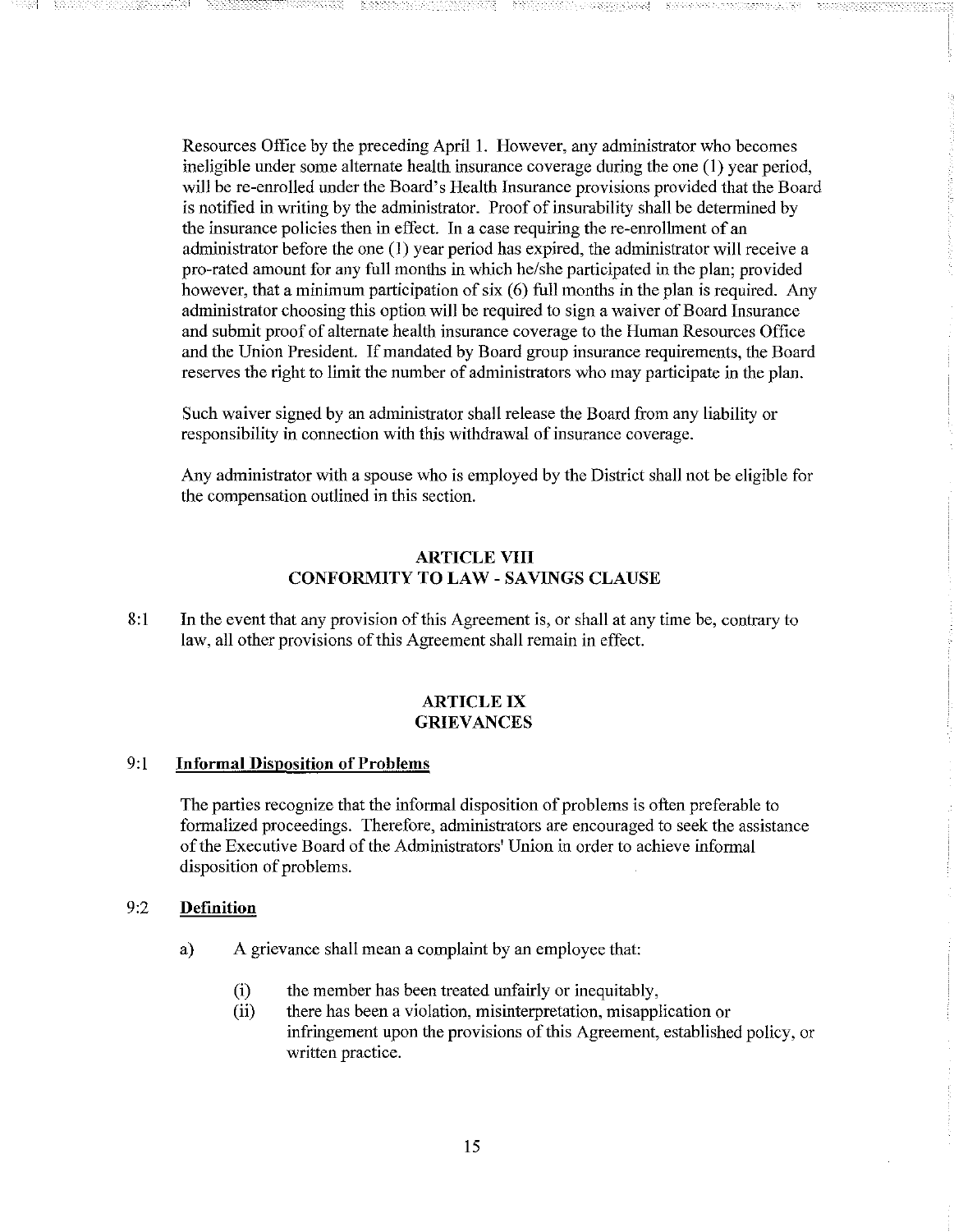- b) As used in this Article, the term "employee" shall mean:
	- (i) an individual employee,<br>(ii) a group of employees ha
	- a group of employees having the same grievance.
	- (iii) the Administrators' Union.

# 9:3 **Procedure**

- a) Any employee who decides either alone or after seeking the assistance of the Executive Board of the Union that such employee has a grievance shall discuss it with the administrator taking the action which is the subject of the grievance in an attempt to resolve the matter informally at that level.
- b) If, as a result of the discussion, the matter is not resolved to the satisfaction of the employee within seven (7) calendar days of the discussion, such employee shall set forth the grievance in writing to the Superintendent, specifying:
	- (i) The nature of the grievance;
	-
	- (ii) The results of previous discussions;<br>(iii) That such employee is dissatisfied v That such employee is dissatisfied with decisions previously rendered;
	- (iv) The remedy requested; and
	- (v) Reference to that provision of the contract which the employee claims has been misinterpreted or misapplied.

The Superintendent shall give his/her decision to the grievant in writing within seven (7) calendar days of receipt of the written grievance.

- c) If the grievance is not resolved to the employee's satisfaction, the employee may appeal to the Board of Education within ten (10) calendar days of receipt of the Superintendent's decision. The request shall be submitted in writing through the Superintendent of Schools who shall attach all related papers and forward the request to the Board. The Board, or a committee thereof, composed of not less than five (5) members, shall hold a hearing with the employee within twenty (20) calendar days of receipt of the written grievance and render a decision in writing within ten (10) calendar days of the hearing.
- d) In the event a grievance shall not have been settled under the procedure above, and if such grievance involves a claim of violation, misinterpretation, misapplication or infringement upon the provisions of this Agreement, the aggrieved, subject to the approval of the Union, may proceed directly to arbitration, which shall be binding subject to the limitations of statute.
- e) The Union shall initiate arbitration by certified letter addressed to the Superintendent of Schools and bearing the written approval to proceed of the President of the Administrators' Union. Such letter shall be mailed within twenty (20) calendar days of receipt of the written decision of the Board.
- f) The grievant, or the person designated by the grievant to represent the grievant in the grievance and the Superintendent, or the person designated by the Board to represent it in the grievance shall promptly attempt to agree upon and engage an arbitrator, but if either party determines that no purpose will be served by attempting or continuing to attempt to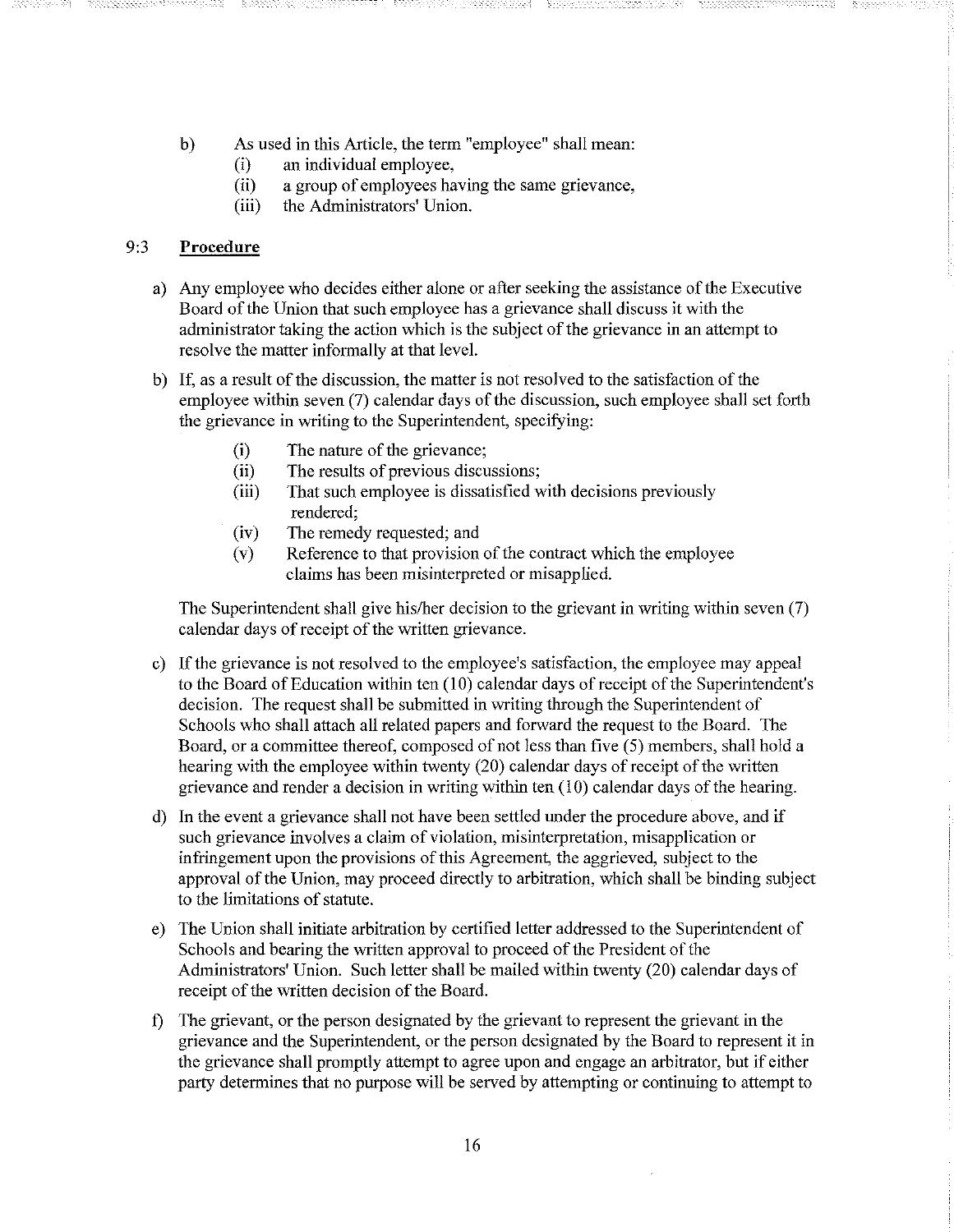so agree, either may submit the choice of arbitrator to the American Arbitration Association. In either event the conduct of the arbitration shall be under the rules of the American Arbitration Association.

- g) The arbitrator shall hear and decide only one grievance in each case. The arbitrator shall be bound by and must comply with all the terms of Agreement. The arbitrator shall have no power to add to, delete from or modify in any way any of provisions of this Agreement. The decision of the arbitrator shall be binding upon both parties and all employees during the life of this Agreement, except that such shall not usurp the functions or powers of the Board of Education as provided by statute. Fees and expenses of the arbitration shall be borne equally by both parties.
- h) Any complaint or grievance not presented for disposition through the grievance procedure set forth above within twenty-eight (28) calendar days of the occurrence of the facts or condition giving rise thereto, or within twenty-eight (28) calendar days of the grievant's knowledge of their occurrence, whichever comes later, shall not thereafter be treated or processed as a grievance under this Agreement.

### 9:4 **General Provisions**

- a) Any grievance not processed in accordance with the time limits specified herein shall be deemed relinquished by the grievant.
- b) Administration failure at any step of this procedure to communicate a decision within the specified time limits shall be considered a denial of the grievance and permit the grievant to proceed promptly to the next step. The time limits specified at any step may be extended in any particular instance by agreement between the Superintendent or his/her designee and the grievant.
- c) Copies of all written grievances, responses and notices shall be delivered to the Administrators' Union. Meetings held under this procedure shall be conducted at a place which will afford a fair and reasonable opportunity for all proper persons to be present. Such persons are defined as the aggrieved, the appropriate representatives and witnesses of the Board and the Administrators' Union. The Administrators' Union shall be entitled to represent the grievant at any stage, upon request of the grievant. The Administrators' Union shall have the right to appeal in its own behalf from the disposition of a grievance of any bargaining unit employee or group of such employees at any step of this procedure. Counsel of the Board and the Administrators' Union shall be permitted at Steps 9:3c and 9:3d. If, at the option of the Board, hearings are held during school hours, persons proper to be present shall be excused without loss of pay.
- d) Nothing in this Agreement shall be construed as compelling the Administrators' Union to submit a grievance to arbitration.
- e) No reprisals of any kind shall be taken by either party or by any member of the administration against any participants in the grievance procedure by reason of such participation.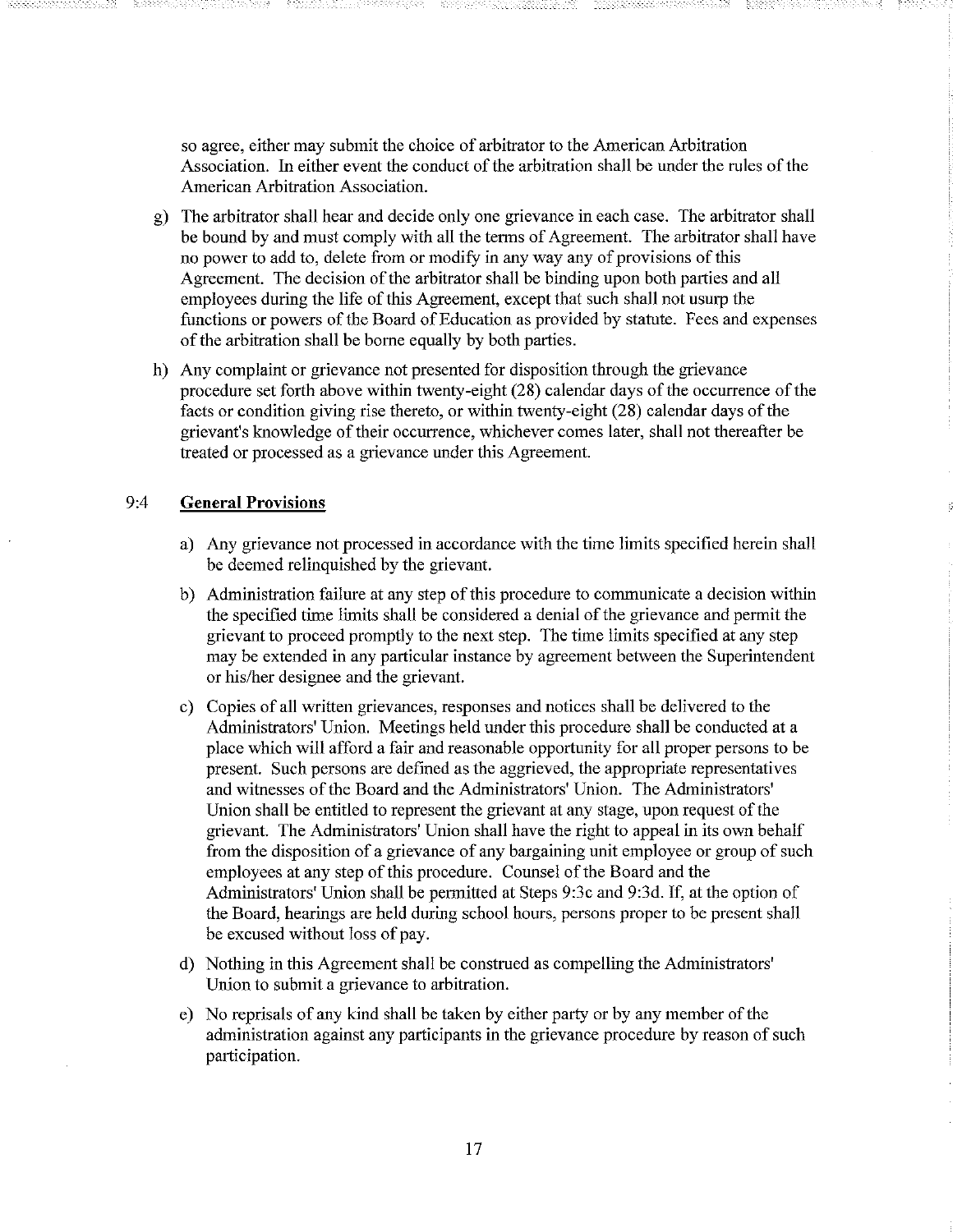# **ARTICLE X AGENCY SHOP**

- I 0: I All administrators eligible for membership in the Union shall, as a condition of employment or continuing employment, join the Union or pay to the Union a service fee, as determined by the Union. The Union shall annually determine the proper amount of the agency fee.
- 10:2 The Board agrees to deduct via payroll dues for all members of the bargaining unit, unless an individual member gives notice to the Director of Human Resources, in writing that he or she wishes to have deducted the service fee only. The proper deduction will be made each month from the employee's salary and forwarded to the Union.
- 10:3 The Union agrees to indemnify and save tbe Board and the City harmless against any and all claims, demands, costs, suits, or other forms of liability, including reasonable attorney's fees, which are incurred by or charged against the Board of Education in connection with any action taken by the Board of Education for the purpose of complying with this Article.

# **ARTICLE XI INVOLUNTARY REASSIGNMENT LAYOFF AND RECALL**

II: I When a position is eliminated, pursuant to a reorganization or for any other reason, tbe administrator within the category of that position with the least total years of administrative certificated service from the last date of hire in the schools of New Britain, shall be the only person in such category to be considered for displacement from tbe category. If displacement from the category occurs, such least senior administrator as aforesaid shall be offered a vacant administrative position for which he/she is certificated and within his/her category if one exists. If no such vacancy exists, but a vacancy exists in another administrative category such administrator will be appointed to that position provided that he/she is certificated and qualified for it and provided that the position is at the same or lower level as the position from which the administrator was displaced. Such appointment shall not be required if it would constitute a promotion for the administrator but may be made at tbe discretion of the Superintendent and the Board. The term "vacant position" shall include a position newly created pursuant to a reorganization or newly created for any other reason. In the event that more than one administrator in such category being reduced have equal years of certificated service in the schools of New Britain, the administrator with the least years of service in the administrators' bargaining unit shall be the person considered for displacement.

Such person shall then be placed upon a recall list for a period of two years, and shall be reassigned to the original category at such time as a vacancy occurs in such category.

II :2 If more than one person is on a recall list from the same category, the administrator with the most total years of administrative certificated service, from the last date of hire, shall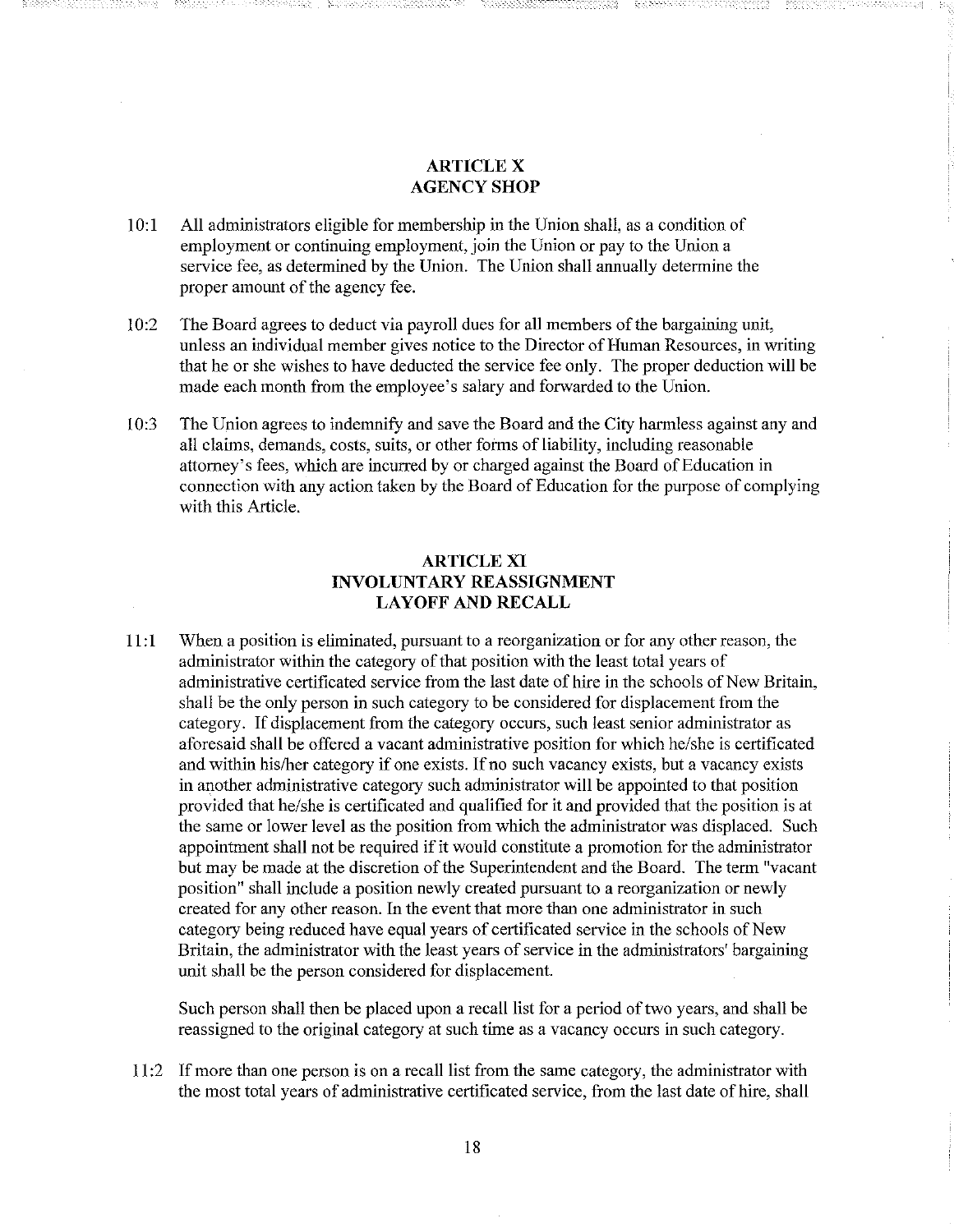be recalled first.

If a vacancy occurs in another administrative category, persons on the recall list may apply for such position without loss of status on the recall list. If such person is the successful applicant and is appointed, that person shall retain his total seniority but shall be removed from the recall list.

- 11 :3 If an administrator is relieved of his/her duties because of a reduction in staff or elimination of position and another administrative position is not otherwise available as aforesaid, he/she will be offered a teaching position for which he/she is certified, subject to, and consistent with the law and the contract between the Board of Education and New Britain Federation of Teachers, Local 871.
- 11 :4 In the event an administrator is displaced to an administrative category with a salary schedule lower than that which the displaced administrator was paid in the year of displacement, such administrator's salary shall be maintained at the salary rate earned in the year of displacement for one (I) year or until the salary for the new position on the salary schedule shall be equal to or exceeds the amount earned in the year of displacement, whichever occurs first.
- II :5 In the event an administrator is displaced to a teaching position with a salary lower than that which the displaced administrator was paid in the year of notification of their displacement, the administrator shall be paid their per diem rate as an administrator only for the days worked as a teacher for a period of up to one (I) year following displacement.

# 11:6 **Lay-Off**

In the event a member is laid off due to the elimination of a position( $s$ ) such layoff shall be governed by the following provisions:

- a) No member shall be laid off if any other position in such member's category is held by another member who has fewer years of administrative certificated service in the schools of New Britain from the last date of hire and has qualifications aligned with the job description;
- b) The names of all members who have been laid off shall be placed on a recall list and shall remain on such list for a period of two (2) years; provided such member notifies the Human Resources Office in writing of his or her desire to remain on such list between April 1 and May 30 in each subsequent year.
- c) Members on the recall list shall be re-employed to a position in his or her category at such time as a vacancy occurs.
- d) If more than one person is on the recall list from the same category, the member with the most total years of administrative certificated service in the schools of New Britain, from the last date of hire, shall be re-employed first.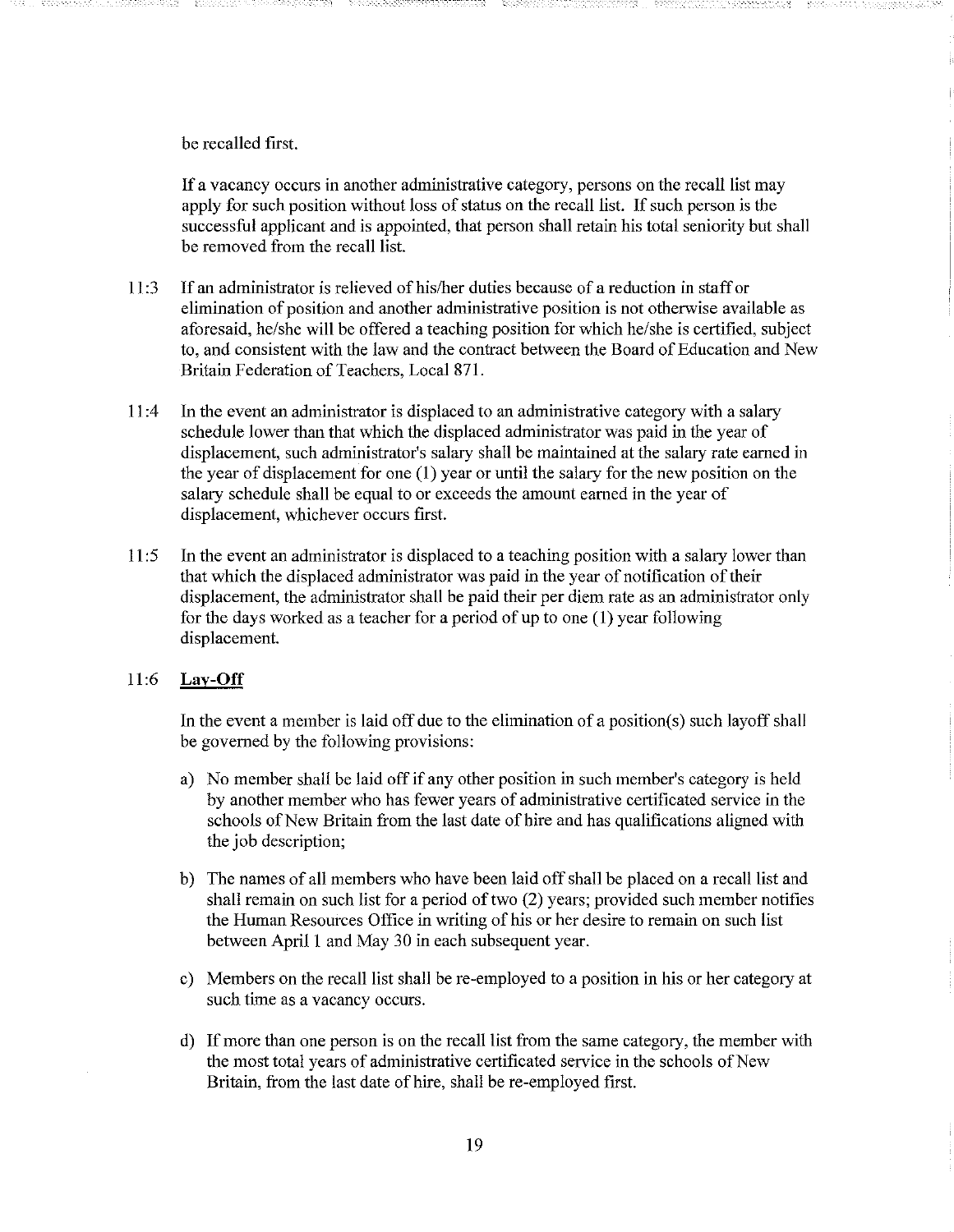- e) If a vacancy occurs in another administrative category, persons on the recall list may apply for such a position without loss of status on the recall list. If one such member is a successful applicant, and is appointed, that member shall retain his total seniority but shall be removed from the recall list.
- f) Length of time served by a member shall include any periods during which the member was on authorized leave by the Board of Education.
- g) A member who fails to accept recall after layoff within thirty (30) calendar days after notice of an available position has been sent by registered mail to the President of Local 51 and the member's last known address or fails to give a reasonable excuse within thirty (30) days for not accepting the position shall be removed from the recall list.
- h) If a member is recalled to an equal or lower category he/she will be placed at the same step at which he/she left.
- i) A member shall receive no seniority credit while on recall list.
- 11:7 Involuntary reassignments shall be made on the basis of the best educational interest of the school system. Involuntary transfer shall not be made without prior consultation between the administrator and the Superintendent at which time the administrator shall be notified of the reason for the transfer. An administrator who does not believe his/her reassignment/transfer to be in the best educational interest of the school system may appeal the decision of the Superintendent by following the contractual grievance process.

# ARTICLE XII JUST CAUSE

12: I No administrator will be disciplined, reprimanded, suspended or demoted, without just cause.

# ARTICLE XIII BOARD PREROGATIVE CLAUSE

13: I It is recognized that the Board has and will continue to retain, whether exercised or not, the sole and unquestioned right, responsibility and prerogative to direct the operations of the public schools in the City of New Britain in all its aspects. Except as is otherwise specifically provided in this Agreement, as the same may be amended from time to time, it is recognized that the Board has and will continue to retain, whether exercises or not, the right, responsibility and prerogative to direct the operation of the public schools in the Town of New Britain including but not limited to the following: to maintain public elementary and secondary schools and such other education activities as in its judgment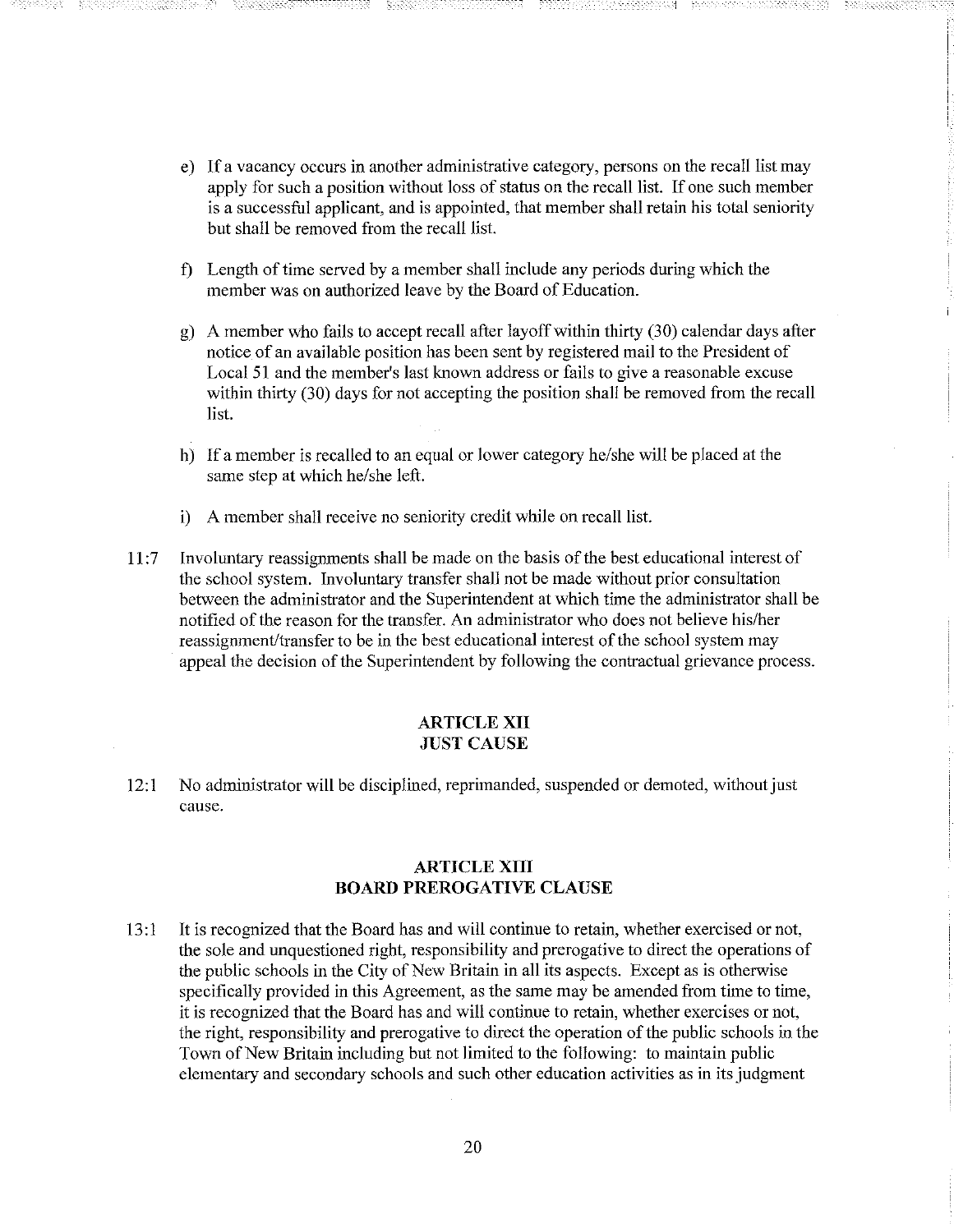will best serve the interest of the Town of New Britain; to give the children of New Britain as nearly equal advantages as may be practicable; to decide the need and program for the summer school, if any; to determine the maintenance and operation of buildings, lands, apparatus and other property used for school purposes; to determine the number, age and qualifications of the pupils to be admitted into each school; to employ, assign and transfer teachers, principals and assistant principals or other certified personnel; to suspend or dismiss the employees of the schools; to designate the schools which shall be attended by the various children within the town, to make such provisions as will enable each child of school age residing in the town to attend school for the period required by law and provide for the transportation of children wherever it is reasonable and desirable; to prescribe rules for management, studies, classification and discipline for the public schools; to decide the textbooks to be used; to make rules for the arrangement, use and safe-keeping of the school libraries and to approve plans for school buildings; to prepare and submit budgets and, in its sole discretion, expend monies appropriated by the town for the maintenance of the schools, and to make such transfer of funds within the appropriated budget as it shall deem desirable.

These rights, responsibilities and prerogatives are not subject to delegation in whole or in part, except that the same shall not be exercised in a manner inconsistent with or in violation of any of the specific terms and provisions of this Agreement. No action taken by the Board with respect to such rights, responsibilities and prerogatives, other than as there are specified provisions hereto elsewhere contained, shall be subject to the grievance provisions of this agreement.

# **ARTICLE XIV IMPACT STATEMENT**

14:1 If the total number of days or the individual work day, of any administrator is increased by the local or State Board of Education or by the legislature beyond that which existed in the 1986-87 school year, the administrator(s) affected shall be compensated at a per diem or hourly rate based on each administrator's individual salary. Alternatively, the Board may elect to negotiate with respect to such impact issues, in which case such negotiations shall be subject to the mediation/arbitration provisions of Connecticut General Statutes.

# **ARTICLE XV DURATION**

15:1 This Agreement shall become effective July 1, 2016 and continue in full force and effect until June 30,2019.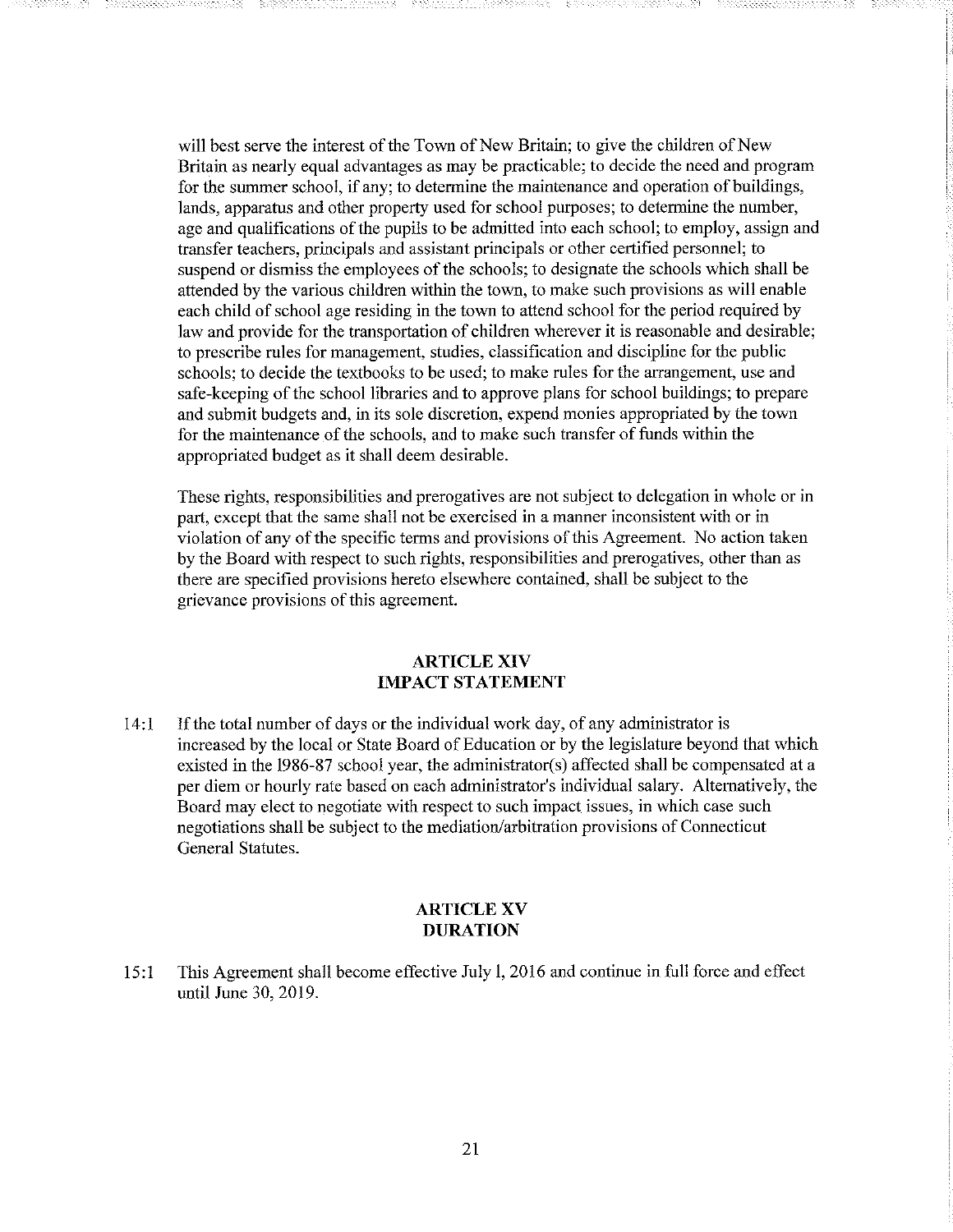# **ARTICLE XVI PRIOR PRACTICES**

16:1 The parties acknowledge that practices may develop from time to time at one or more of the district's facilities. The practices in effect prior to July 1, 2016 shall not be binding<br>on the parties unless they are expressly incorporated, in writing, herein. on the parties unless they are expressly incorporated, in writing, herein.

Sharon Beloin-Saavedra, President Board of Education

Local 51, AFSA, AFL-CIO

 $\frac{9}{25}/5$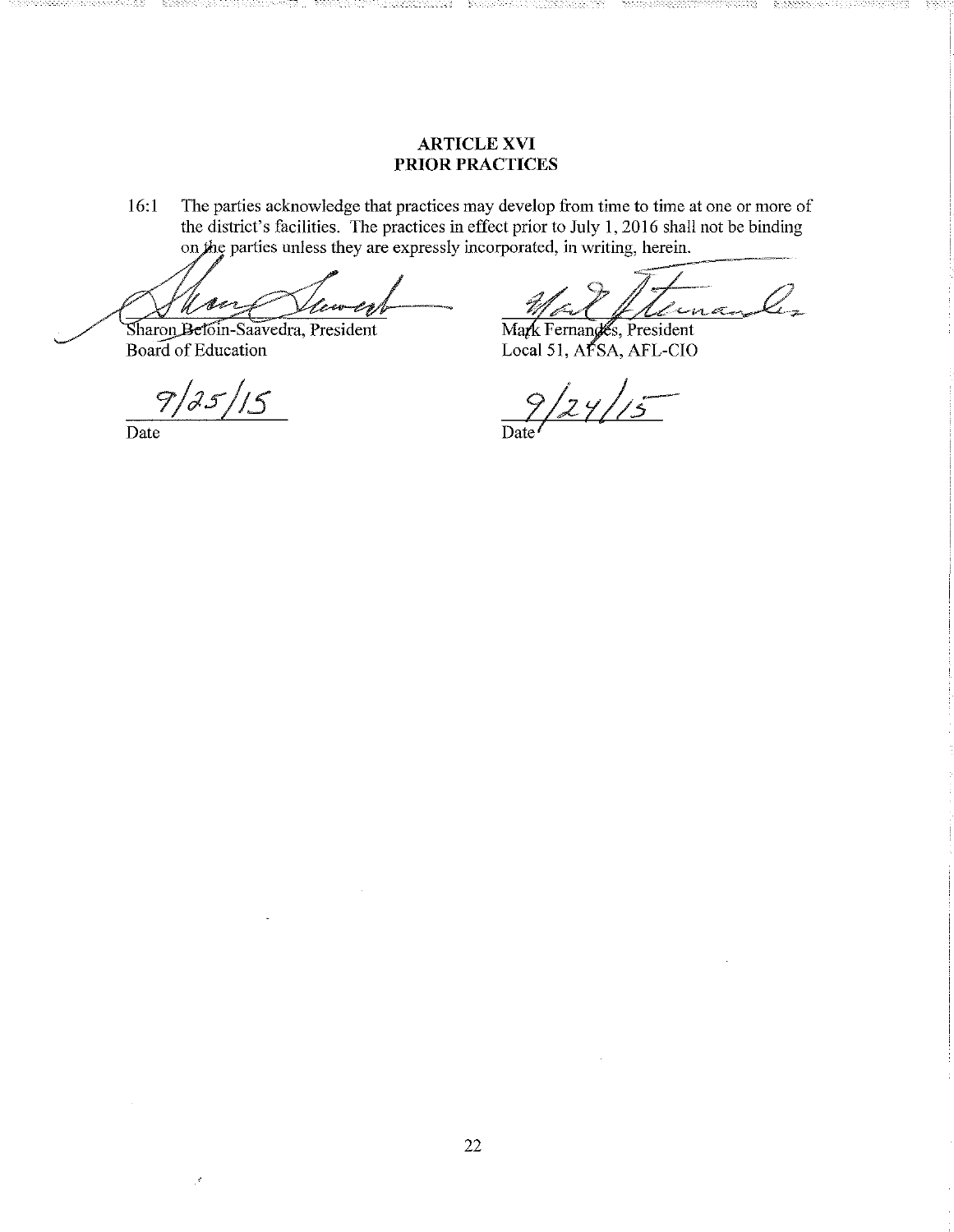# APPENDIX A-I **2016 -2017**  SALARY SCHEDULE **LOCAL 51 ADMINISTRATORS**

1966 Stephenson and a se

Meterne

altaitenet.

ಿ ಕಾರಿನ ನಮ್ಮ

u réfékte 197

, ұқ-сары көз түлігі мағат.

|                                                        | $\mathbf{1}$ | $\mathbf{2}$ | 3       | 4       | 5       |
|--------------------------------------------------------|--------------|--------------|---------|---------|---------|
| HIGH SCHOOL PRINCIPAL                                  |              |              |         |         |         |
| $M + 30$                                               | 141,201      | 141,914      | 142,638 | 143,356 | 144,068 |
| $PhD/M + 60$                                           | 145,779      | 146,944      | 147,654 | 148,376 | 149,092 |
| <b>DIRECTOR</b>                                        |              |              |         |         |         |
| $M + 30$                                               | 135,222      | 135,943      | 136,656 | 137,378 | 138,098 |
| $PhD/M + 60$                                           | 140,247      | 140,967      | 141,680 | 142,402 | 143,117 |
| PRINCIPAL HALS ACADEMY, GIFTED<br><b>AND FINE ARTS</b> |              |              |         |         |         |
| $M + 30$                                               | 133,355      | 134,070      | 134,791 | 135,506 | 136,224 |
| $PhD/M + 60$                                           | 138,380      | 139.092      | 139,814 | 140,533 | 141,248 |
| MIDDLE SCHOOL PRINCIPAL                                |              |              |         |         |         |
| $M + 30$                                               | 131,483      | 132,205      | 132,913 | 133,635 | 134,352 |
| $PhD/M + 60$                                           | 136,298      | 137,228      | 137,944 | 138,662 | 139,376 |
| ELEMENTARY SCHOOL PRINCIPAL<br>DISTRICT COORDINATOR    |              |              |         |         |         |
| $M+30$                                                 | 130,335      | 131,052      | 131,770 | 132,487 | 133,203 |
| $PhD/M + 60$                                           | 135,359      | 136,072      | 136,792 | 137,511 | 138,228 |
| HIGH SCHOOL ASSOCIATE<br>PRINCIPAL HIGH SCHOOL VICE-   |              |              |         |         |         |
| <b>PRINCIPAL</b>                                       |              |              |         |         |         |
| $M + 30$                                               | 128,612      | 129,334      | 130,049 | 130,770 | 131,484 |
| $PhD/M + 60$                                           | 133.784      | 134.499      | 135,214 | 135,933 | 136.653 |
| MS ASSISTANT PRINCIPAL                                 |              |              |         |         |         |
| <b>ASSISTANT DISTRICT</b><br>COORDINATOR HIGH SCHOOL   |              |              |         |         |         |
| SUPERVISOR OF SPECIAL SERVICES                         |              |              |         |         |         |
| $(220 \text{ days})$                                   |              |              |         |         |         |
| $M+30$                                                 | 119,857      | 120,570      | 121,292 | 122,008 | 122,727 |
| $PhD/M + 60$                                           | 124,881      | 125,599      | 126,314 | 127,029 | 127,750 |
| ELEMENTARY SCHOOL ASSISTANT<br>PRINCIPAL (200)         |              |              |         |         |         |
| $M + 30$                                               | 108,962      | 109.609      | 110.342 | 110.917 | 111,571 |
| $PhD/M + 60$                                           | 113,528      | 114.181      | 114,831 | 115,480 | 116.136 |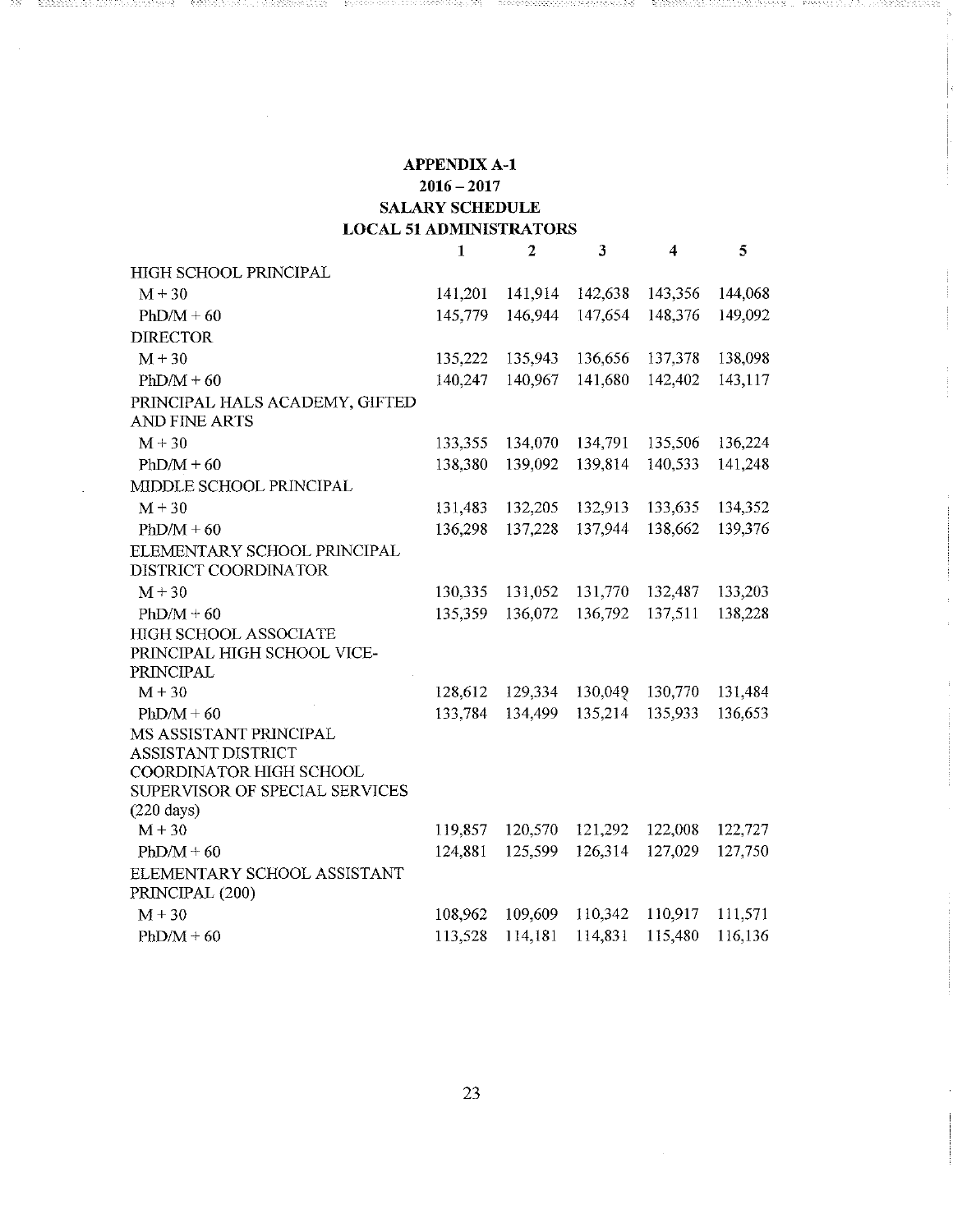# **APPENDIX** A-2 **2017-2018 SALARY SCHEDULE LOCAL 51 ADMINISTRATORS**

EFRICA REPORT OUT FILTERS

32330

45 MM more er 100 meas en 1499.

uštvenena u Premater piesu, takštiški iškirist

KARAMANG KILOMBANAN (

|                                                                                                                      | 1       | $\mathbf{2}$ | 3       | 4       | 5       |
|----------------------------------------------------------------------------------------------------------------------|---------|--------------|---------|---------|---------|
| <b>HIGH SCHOOL PRINCIPAL</b>                                                                                         |         |              |         |         |         |
| $M + 30$                                                                                                             | 144,025 | 144,752      | 145,491 | 146,223 | 146,949 |
| $PhD/M + 60$                                                                                                         | 148,695 | 149,883      | 150,607 | 151,344 | 152,074 |
| <b>DIRECTOR</b>                                                                                                      |         |              |         |         |         |
| $M + 30$                                                                                                             | 137,926 | 138,662      | 139,389 | 140,126 | 140,860 |
| $PhD/M + 60$                                                                                                         | 143,052 | 143,786      | 144,514 | 145,250 | 145,979 |
| PRINCIPAL HALS ACADEMY, GIFTED<br><b>AND FINE ARTS</b>                                                               |         |              |         |         |         |
| $M + 30$                                                                                                             | 136,022 | 136,751      | 137,487 | 138,216 | 138,948 |
| $PhD/M + 60$                                                                                                         | 141,148 | 141,874      | 142,610 | 143,344 | 144,073 |
| MIDDLE SCHOOL PRINCIPAL                                                                                              |         |              |         |         |         |
| $M + 30$                                                                                                             | 134 113 | 134,849      | 135,571 | 136,308 | 137,039 |
| $PhD/M + 60$                                                                                                         | 139,024 | 139,973      | 140,703 | 141,435 | 142,164 |
| ELEMENTARY SCHOOL PRINCIPAL<br>DISTRICT COORDINATOR                                                                  |         |              |         |         |         |
| $M + 30$                                                                                                             | 132,942 | 133,673      | 134,405 | 135,137 | 135,867 |
| $PhD/M + 60$                                                                                                         | 138,066 | 138,793      | 139,528 | 140,261 | 140,993 |
| HIGH SCHOOL ASSOCIATE PRINCIPAL<br>HIGH SCHOOL VICE-PRINCIPAL                                                        |         |              |         |         |         |
| $M + 30$                                                                                                             | 131,184 | 131,921      | 132,650 | 133,385 | 134,114 |
| $PhD/M + 60$                                                                                                         | 136,460 | 137,189      | 137,918 | 138,652 | 139,386 |
| MS ASSISTANT PRINCIPAL ASSISTANT<br>DISTRICT COORDINATOR HIGH<br>SCHOOL SUPERVISOR OF SPECIAL<br>SERVICES (220 days) |         |              |         |         |         |
| $M + 30$                                                                                                             | 122,254 | 122,981      | 123,718 | 124,448 | 125,182 |
| $PhD/M + 60$                                                                                                         | 127,379 | 128,111      | 128,840 | 129,570 | 130,305 |
| ELEMENTARY SCHOOL ASSISTANT<br>PRINCIPAL (200)                                                                       |         |              |         |         |         |
| $M + 30$                                                                                                             | 111,141 | 111,801      | 112,549 | 113,135 | 113,802 |
| $PhD/M + 60$                                                                                                         | 115,799 | 116,465      | 117,128 | 117,790 | 118,459 |